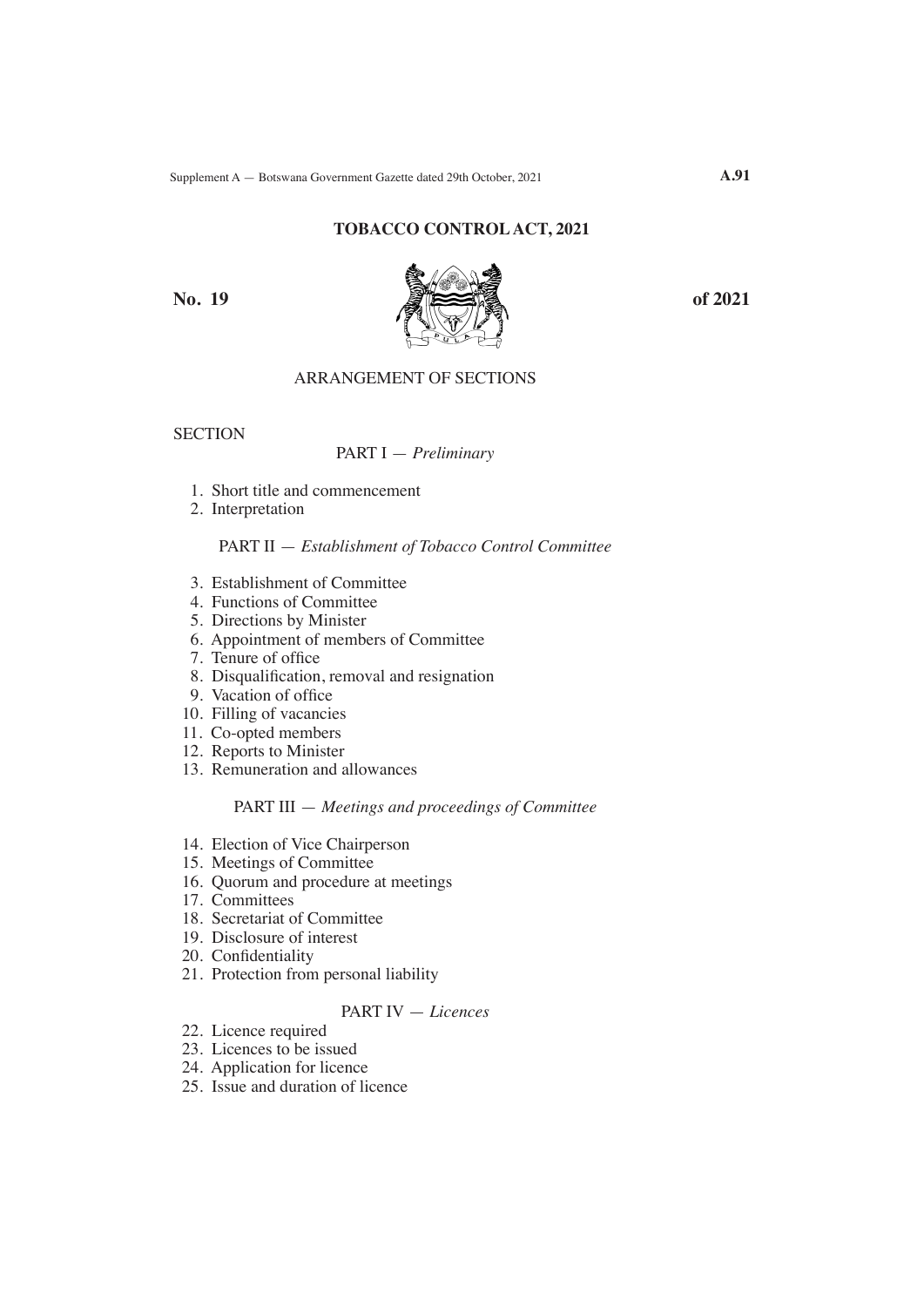- 26. Renewal of licence
- 27. Duplicate licence
- 28. Suspension of licence
- 29. Revocation of licence
- 30. Transfer of licence

## PART V — *Protection from tobacco smoke*

- 31. Prohibition on smoking in public places, etc.
- 32. Obligations to ensure compliance
- 33. No smoking signs
- 34. Prohibition of smoking in certain outdoor spaces
- 35. Rights of non-smokers to prevail

### PART VI — *Advertising, sponsorship and promotion*

- 36. Tobacco advertising, sponsorship and promotion prohibited
- 37. Prohibition on tobacco products displays
- 38. Required disclosures
- 39. Penalties for non-compliance

## PART VII — *Tobacco products packaging and labelling*

- 40. Prohibition on sales of non-compliant tobacco products
- 41. Prohibition on commercial purchase of non-compliant tobacco products
- 42. Prescribed health warnings and messages on tobacco products and packages
- 43. Contents and emissions disclosures on tobacco product packages
- 44. Prohibition on deceptive or misleading information
- 45. Minimum package size for smoked tobacco products
- 46. Minimum package size for smokeless tobacco products
- 47. Package insert required
- 48. Legal place of sale to be stated
- 49. Duty to warn
- 50. Penalties for non-compliance

#### PART VIII — *Tobacco products sales and distribution*

- 51. Prohibition on sales to persons under 21 years of age
- 52. Prohibition on sales by persons under 21 years of age
- 53. Prohibition on self-service and other means of selling tobacco products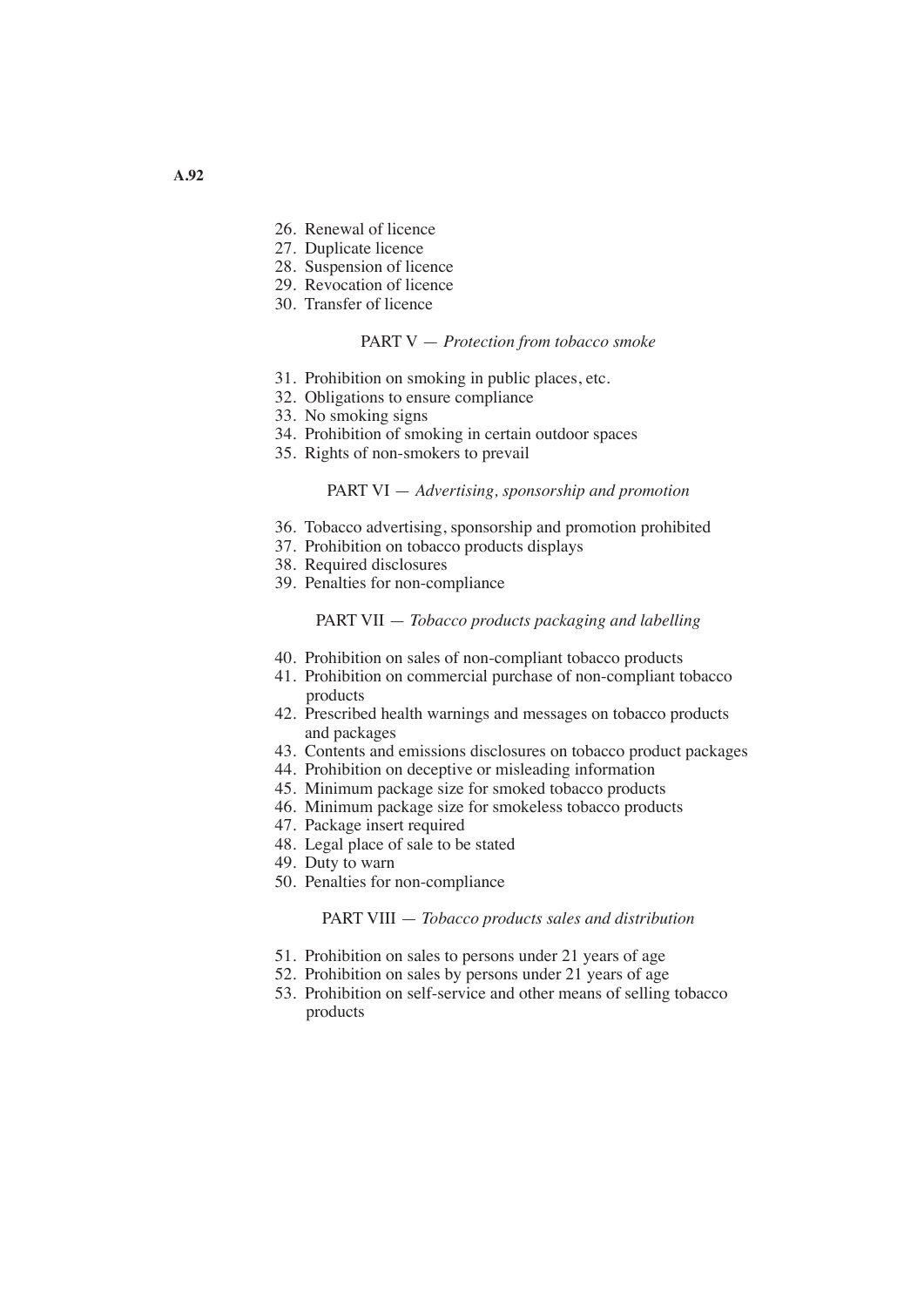## PART IX — *Tobacco products requirements and contents and emissions reporting*

- 54. Regulation of tobacco products
- 55. Compliance with requirements
- 56. Tobacco product research, surveillance and exchange of information

### PART X – *Protection of tobacco control policies from commercial and other interests of the tobacco industry*

- 57. Limitation on interactions between Government and tobacco industry
- 58. Prohibition on Government partnerships, endorsements of tobacco industry, etc.
- 59. Prohibition on voluntary contributions from tobacco industry
- 60. Prohibition on incentives, etc. to tobacco businesses

### PART XI — *Inspections and investigations*

- 61. Appointment of authorised officers
- 62. Identification of authorised officers
- 63. Powers of authorised officers
- 64. Obstruction of or interference with authorised officers

## PART XII — *Offences and penalties*

65. General additional sanctions

## PART XIII — *Miscellaneous*

- 66. Appeals
- 67. Regulations
- 68. Repeal of Cap. 65:04
- 69. Savings and transitional provisions

**An Act to establish the Tobacco Control Committee and set out its functions; to regulate the demand and supply for consumption of tobacco and tobacco products; to control the production, manufacture, sale, labelling, advertising, promotion and sponsorship of tobacco and tobacco products; and to provide for related matters.**

*Date of Assent*: 18.10.2021 *Date of Commencement*: ON NOTICE ENACTED by the Parliament of Botswana.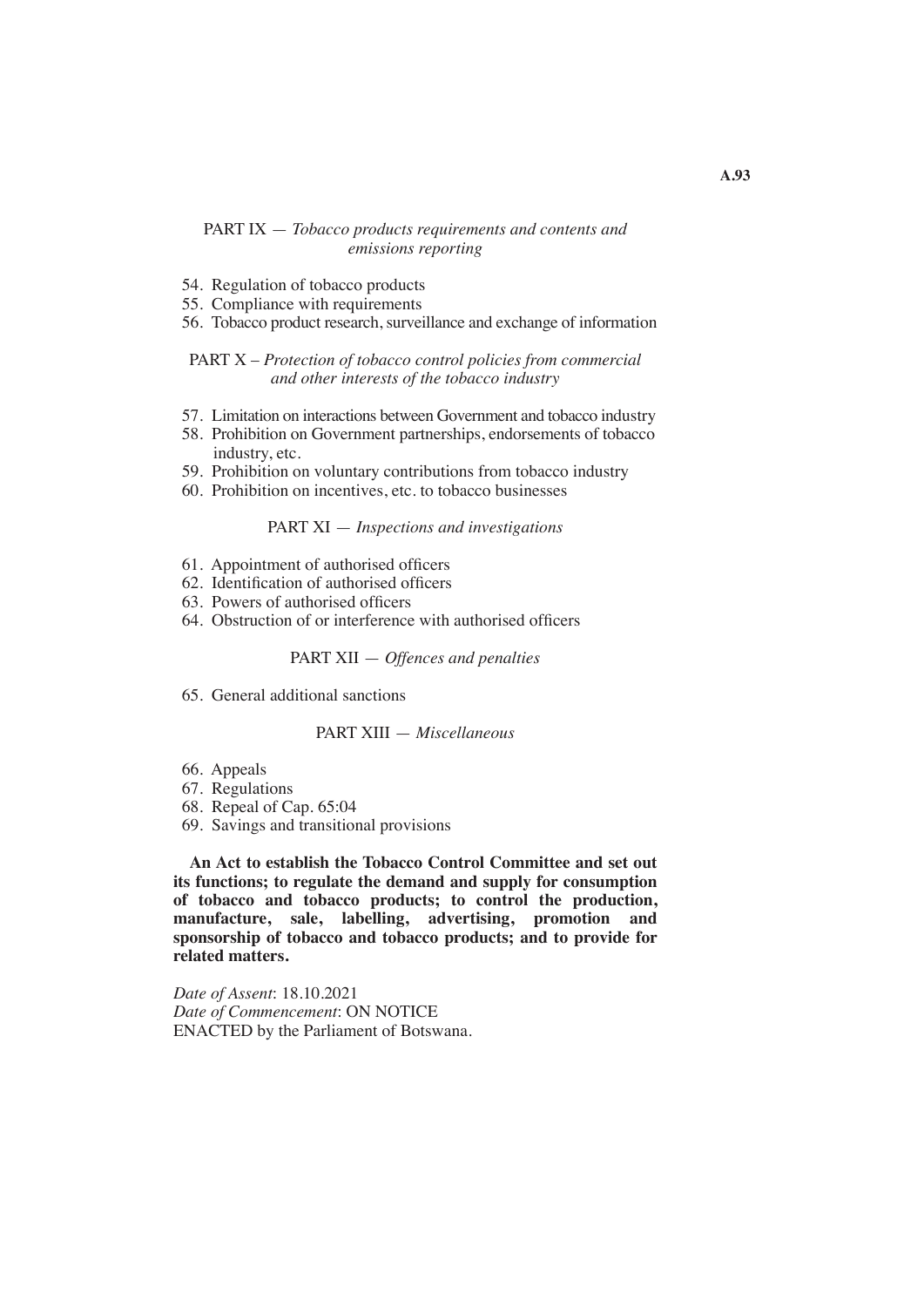#### PART I — *Preliminary*

Short title and commencement

Interpretation

**1.** This Act may be cited as the Tobacco Control Act, 2021, and shall come into operation on such date as the Minister may, by Order published in the *Gazette*, appoint.

**2.** In this Act, unless the context otherwise requires —

- "advertising" or "promotion" in relation to tobacco products, means any form of commercial communication, recommendation or action with the aim, effect, or likely effect of promoting a tobacco product or tobacco use directly or indirectly;
- "authorised officer" means a person appointed in accordance with section 61;
- "Chairperson" means the Chairperson of the Committee appointed in accordance with section 6 (1);
- "Committee' means the Tobacco Control Committee established under section 3 (1):
- "emission yields" means figures representing measurement of the tobacco product's emissions and includes the emission of tar, nicotine, carbon oxide or other emissions;
- "health warnings and messages" means the prescribed text and accompanying full colour pictures required to be displayed on tobacco packaging and labelling that convey the health and other consequences of tobacco use and exposure to tobacco smoke and any other messages;
- "indoor" or "enclosed" means any space covered by a roof or one or more walls or sides, regardless of the type of material used and regardless of whether the structure is permanent or temporary;
- "licence" means a licence issued in accordance with section 23;
- "manufacturer" in relation to tobacco products, means a person that manufactures, fabricates, produces, processes, packages or labels tobacco products;
- "member" means a member of the Committee appointed in accordance with section 3 (2);
- "packaging and labelling" in relation to tobacco products, means any packaging and labelling used in the retail sale of the products;
- "public body" means any office, organisation, establishment or body created by or under any enactment or under powers conferred by any enactment; or any organisation, trust, company or body where public moneys are used, and includes —
	- (*a*) any Ministry or Department;
	- (*b*) a local authority;
	- (*c*) statutory body; and
	- $(d)$  a company registered under the Companies Act being a company in which the Government or an agency of the Government through holding of shares or otherwise, is in a position to direct the operations of that company;

Cap. 42:01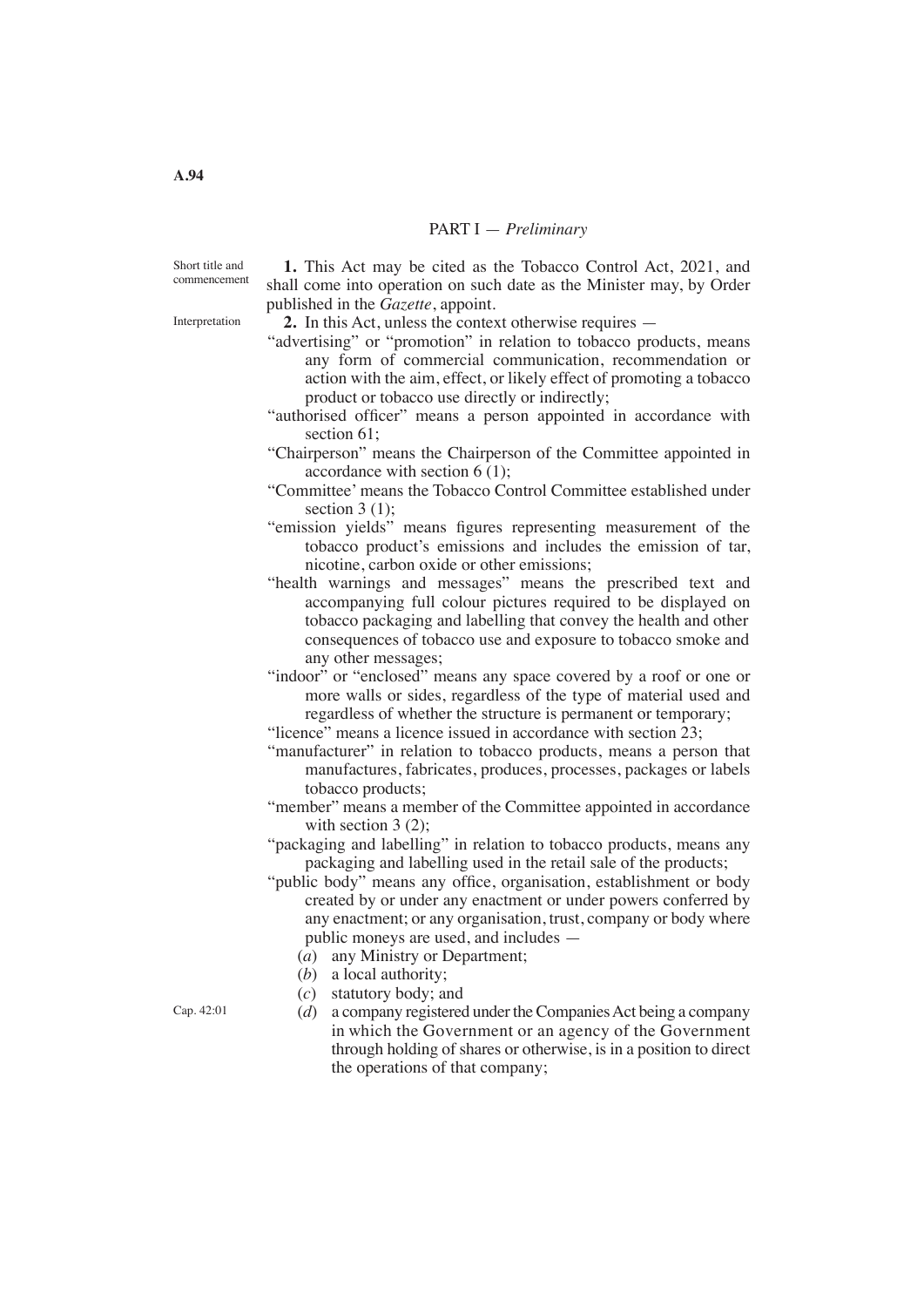- "public place" means any place accessible to the general public or place for collective use, regardless of ownership or right of access;
- "public service vehicle" has the same meaning ascribed to it under the Road Traffic Act and shall, for the purposes of this Act, also include a private hire vehicle as defined under the Road Traffic Act;
- "retailer" means a person who sells tobacco or tobacco products to consumers;
- "seller" means any person who is a wholesaler, importer, exporter, retailer or other distributor of tobacco products;
- "smoking" means inhaling, exhaling, or being in control of a lighted tobacco product;
- "sponsorship" means any form of contribution to any event, activity, organisation, or individual that has the aim, effect, or likely effect of promoting a tobacco product or tobacco use directly or indirectly;
- "tobacco industry" means the tobacco manufacturers, wholesale distributors, and importers of tobacco products;
- "tobacco product" means any product entirely or partly made of tobacco leaf as raw material and which are manufactured to be used for smoking, sucking, chewing or snuffing, and includes electronic cigarettes and non-nicotine delivery devices;
- "unit packaging and labelling" means the packaging and labelling in which a tobacco product is directly placed; and
- "work place" means any place used by one or more persons during their compensated or voluntary employment or work, including all associated or attached areas commonly used in or incidental to the course of work, as well as work vehicles.

#### PART II — *Establishment of Tobacco Control Committee*

**3.** (1) There is hereby established a body to be known as the Tobacco Control Committee.

(2) The Committee shall consist of 11 members appointed by the Minister being —

- (*a*) an environmental health officer;
- (*b*) a physical planner;
- (*c*) an officer from the Ministry responsible for trade;
- (*d*) two officers from the Ministry responsible for health;
- (*e*) two members of the public;
- (*f*) two non-governmental organisation representatives;
- (*g*) a legal practitioner from the Attorney Generals' office;
- (*h*) a member of the Botswana Police Service; and
- *(i)* two members from the private sector.
- **4.** (1) The Committee shall —
- (*a*) provide oversight in the implementation of the provisions of this Act and exercise the powers conferred upon it by this Act;
- (*b*) monitor the issuance of licences in accordance with this Act;

Establishment of Committee

Functions of Committee

Cap. 69:01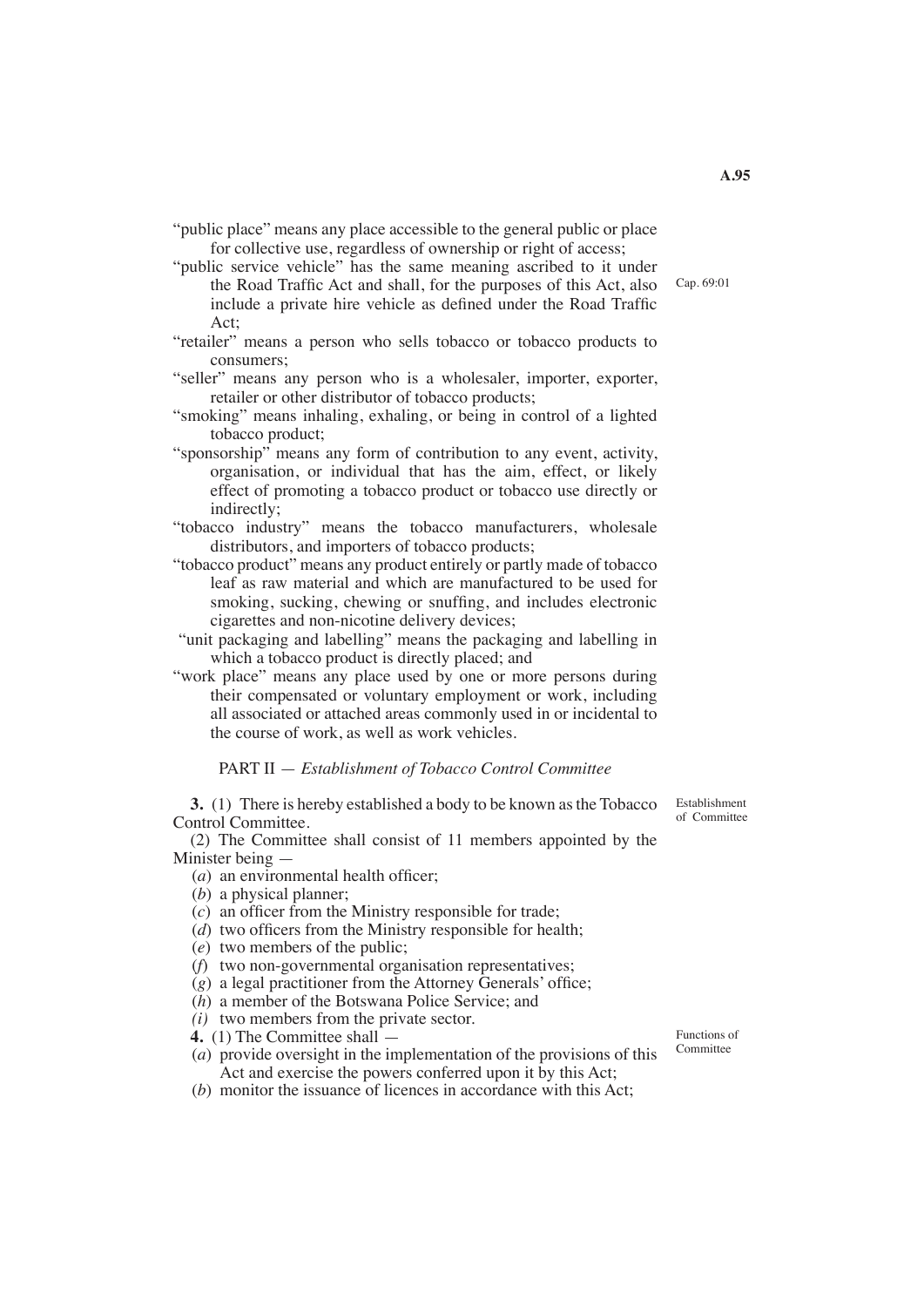- (*c*) monitor health trends resulting from tobacco consumption and exposure;
- (*d*) monitor and review the effectiveness of the requirements contained in this Act, and recommend amendments to the Minister as it deems appropriate; and
- (*e*) develop and implement a national programme for tobacco control, including public awareness campaigns and cessation activities.

 (2) The Committee may, at the request of any person and on the grounds of quality, safety or efficacy, carry out or cause to be carried out investigations in respect of any tobacco products.

**5.** The Minister may, after consultation with the Committee, give the Committee directions of a general or specific nature regarding the exercise of its powers and the performance of its functions, which directions shall not be inconsistent with this Act or with the contractual or other obligations of the Government, and the Committee shall give effect to any such directions.

**6.** (1) The Minister shall appoint the Chairperson of the Committee from among the members of the Committee appointed under section 3 (2).

 (2) A member of the Committee shall hold office on terms and conditions specified in his or her instrument of appointment.

(3) The Minister may appoint other persons to sit on the Committee as alternates to the substantive members of the Committee appointed under section 3 (2).

(4) The alternate members appointed by the Minister under subsection (3) shall be appointed, if the Minister is satisfied that such persons meet the requirements for qualifications for members set out under section 8.

 (5) The Minister shall, by notice in the *Gazette*, publish the appointment of the members and their alternates, specifying the dates of their appointment and the period for which they are appointed to the Committee.

**7.** The members shall be appointed for a period not exceeding three years and may, subject to a review of their performance, be eligible for re-appointment for a further period not exceeding two terms.

**8.** (1) A person shall not qualify to be appointed as a member nor shall any person continue to serve as a member who —

- (*a*) is engaged, whether directly or indirectly, in the tobacco industry as an owner, shareholder, partner, grower, importer, distributor, retailer or otherwise;
- (*b*) has a financial or proprietary interest in an organisation engaged in the manufacture, importation or distribution of tobacco products;
- (*c*) has, in terms of a law in force in any country
	- (i) been adjudged or otherwise declared bankrupt or insolvent and has not been discharged, or
	- (ii) made any assignment to or arrangement with his or her creditors which has not been rescinded or set aside; or

Directions by Minister

Appointment of members of Committee

Tenure of office

Disqualification, removal and resignation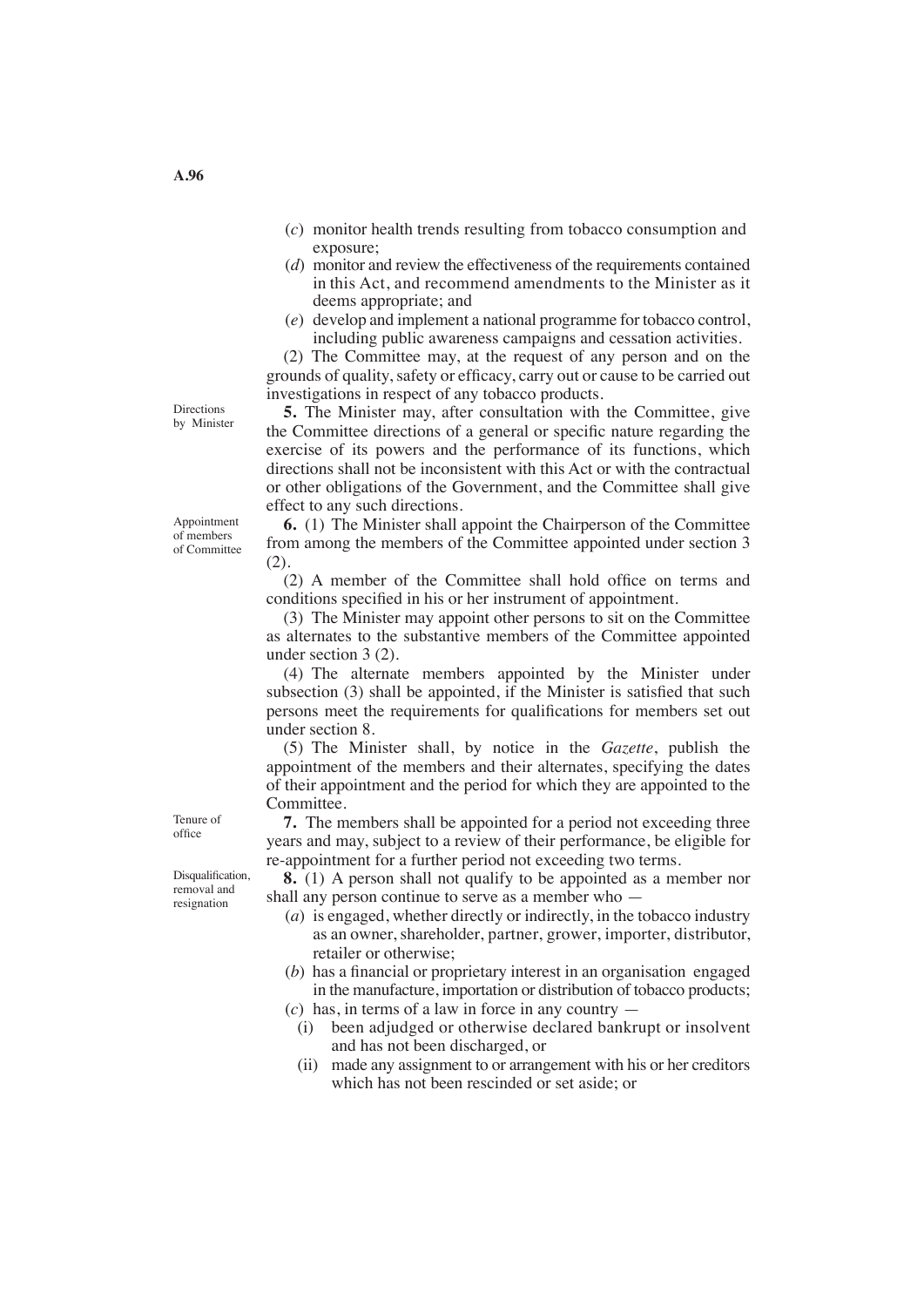- (*d*) has, within a period of 10 years immediately preceding the date of his or her proposed appointment, been convicted —
	- (i) in Botswana, of a criminal offence, or
	- (ii) outside Botswana, of an offence which if committed in Botswana, would have been a criminal offence,

and sentenced by a court of competent jurisdiction to imprisonment for six months or more without the option of a fine, whether that sentence has been suspended or not, and for which he or she has not received a free pardon.

 (2) The Minister may, in writing, remove a member from office where the member —

- (*a*) is absent without reasonable cause from three consecutive meetings of the Committee of which he or she has had notice;
- (*b*) has been found to be physically or mentally incapable of performing his or her duties efficiently, and a medical doctor has issued a medical certificate to that effect;
- (*c*) contravenes the provisions of this Act or otherwise conducts himself or herself to the detriment of the objectives of the Committee, or of public interest; or
- (*d*) has been convicted of an offence under this Act for which he or she is sentenced to imprisonment for a term of six months or more without the option of a fine.

(3) For the purposes of subsection  $(2)(c)$ , "detriment of the objectives of the Committee" includes any act done without reasonable excuse by a member which —

- (*a*) amounts to failure to perform in a proper manner any duty imposed on him or her as a member;
- (*b*) is prejudicial to the efficient conduct of the Committee; or
- (*c*) tends to bring the Committee into disrepute.

 (4) A member may resign from office by giving 30 days' notice in writing to the Minister.

 (5) The Minister may, in writing, suspend from office, a member against whom criminal proceedings are instituted for an offence in respect of which a sentence of imprisonment without the option of a fine may be imposed, and whilst that member is so suspended, he or she shall not carry out any duties under this Act or be entitled to any remuneration or allowances as a member of the Committee.

- **9.** The office of a member shall become vacant —
- (*a*) if he or she becomes disqualified in terms of section 8 to hold office as a member of the Committee;
- (*b*) if he or she is absent from three consecutive meetings of the Committee without reasonable excuse;
- (*c*) upon his or her death;
- (*d*) upon the expiry of such time as the Minister may specify, in writing, notifying the member of his or her removal from office by the Minister;
- (*e*) upon the expiry of one month's notice, in writing, to theChairperson, of his or her intention to resign from office;

Vacation of office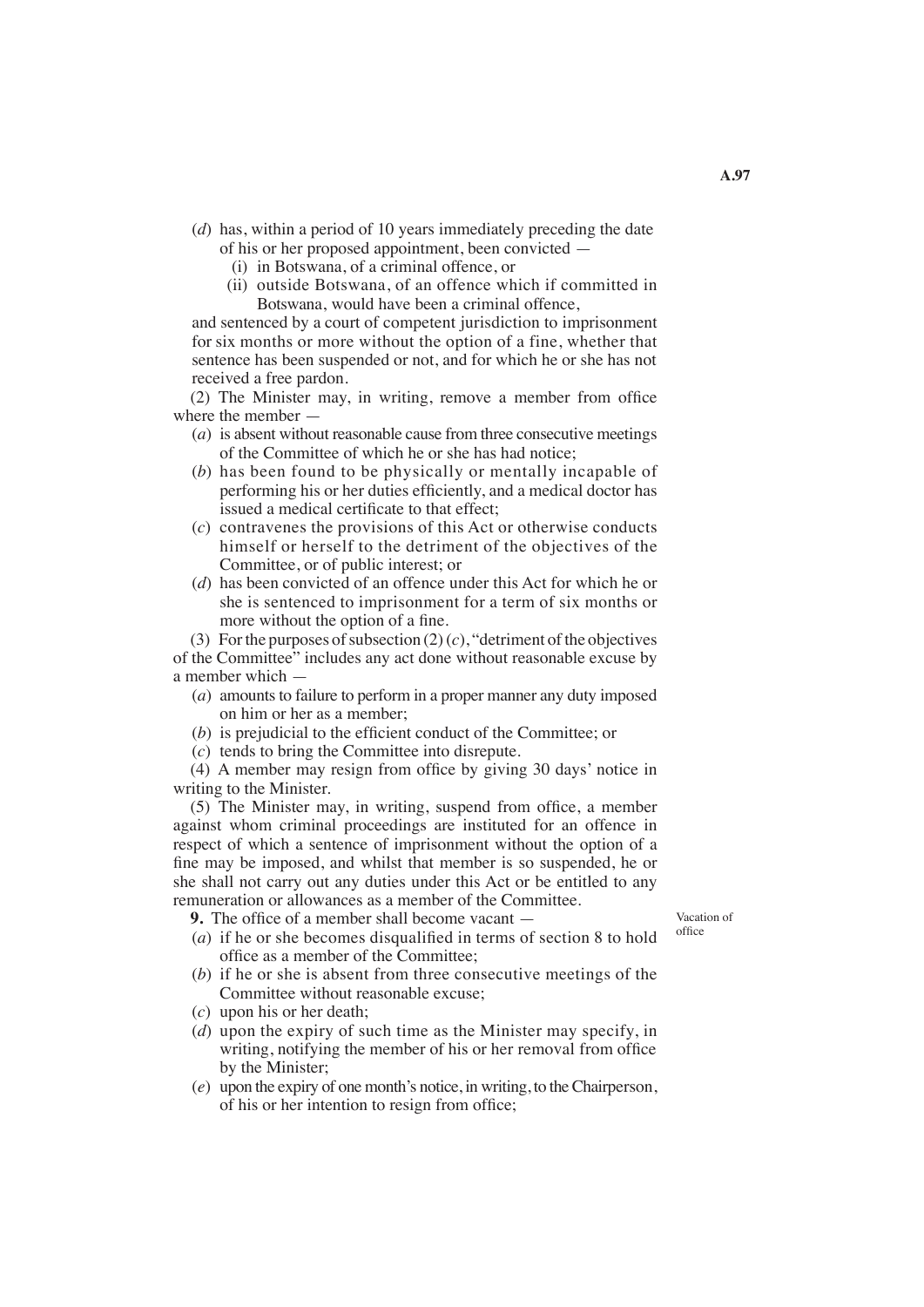- (*f*) if he orshe becomes mentally or physically incapable of performing his or her duties efficiently, and a medical doctor has issued a certificate to that effect;
- (*g*) if he or she is convicted of an offence under this Act for which he or she is sentenced to imprisonment for a term of six months or more without the option of a fine; or
- (*h*) if he or she is summarily dismissed by the Minister on the grounds of contravening the provisions of this Act.

**10.** (1) Where the office of the member becomes vacant before the expiry of the member's term of office, the Minister shall appoint the alternate of that member in place of the member who vacates the office until the expiry of the period, during which such member would have otherwise continued in the office.

(2) Subsection (1) shall not apply where the remainder of the period for which the member whose office has been vacated would otherwise have been less than six months.

**11.** (1) The Committee may invite any person whose presence it deems necessary to attend and participate in the deliberations of any meeting of the Committee, but such person shall have no right to vote.

 (2) The provisions of sections 8 and 9 shall, with the necessary modifications, apply in respect of a member co-opted under subsection (1).

**12.** (1) The Chairperson shall, from time to time, submit to the Minister, reports with regard to matters relating to the activities of the Committee which, in the opinion of the Committee, should be brought to the notice of the Minister.

 (2) The Committee shall, when so requested by the Minister, furnish him or her with advice in connection with tobacco control matters and shall communicate, to the Minister, information acquired by it in the course of its duties on matters regarded by it as being of public importance.

**13.** A member shall be paid such remuneration and allowances, if any, as the Minister may determine.

### PART III — *Meetings and proceedings of Committee*

**14.** (1) At the first meeting of the Committee, the members shall elect from among their number, a Vice Chairperson.

 (2) The Chairperson and Vice Chairperson shall hold office for a period of not more than three years.

 (3) On the expiry of the terms of office of the Chairperson or the Vice Chairperson, or where the Chairperson or the Vice Chairperson vacates office, a new Chairperson shall be appointed by the Minister and a new Vice Chairperson shall be elected by the members from among their number at the next meeting of the Committee or as soon thereafter as may be convenient.

Filling of vacancies

Co-opted members

Reports to Minister

Remuneration and allowances

Election of Vice Chairperson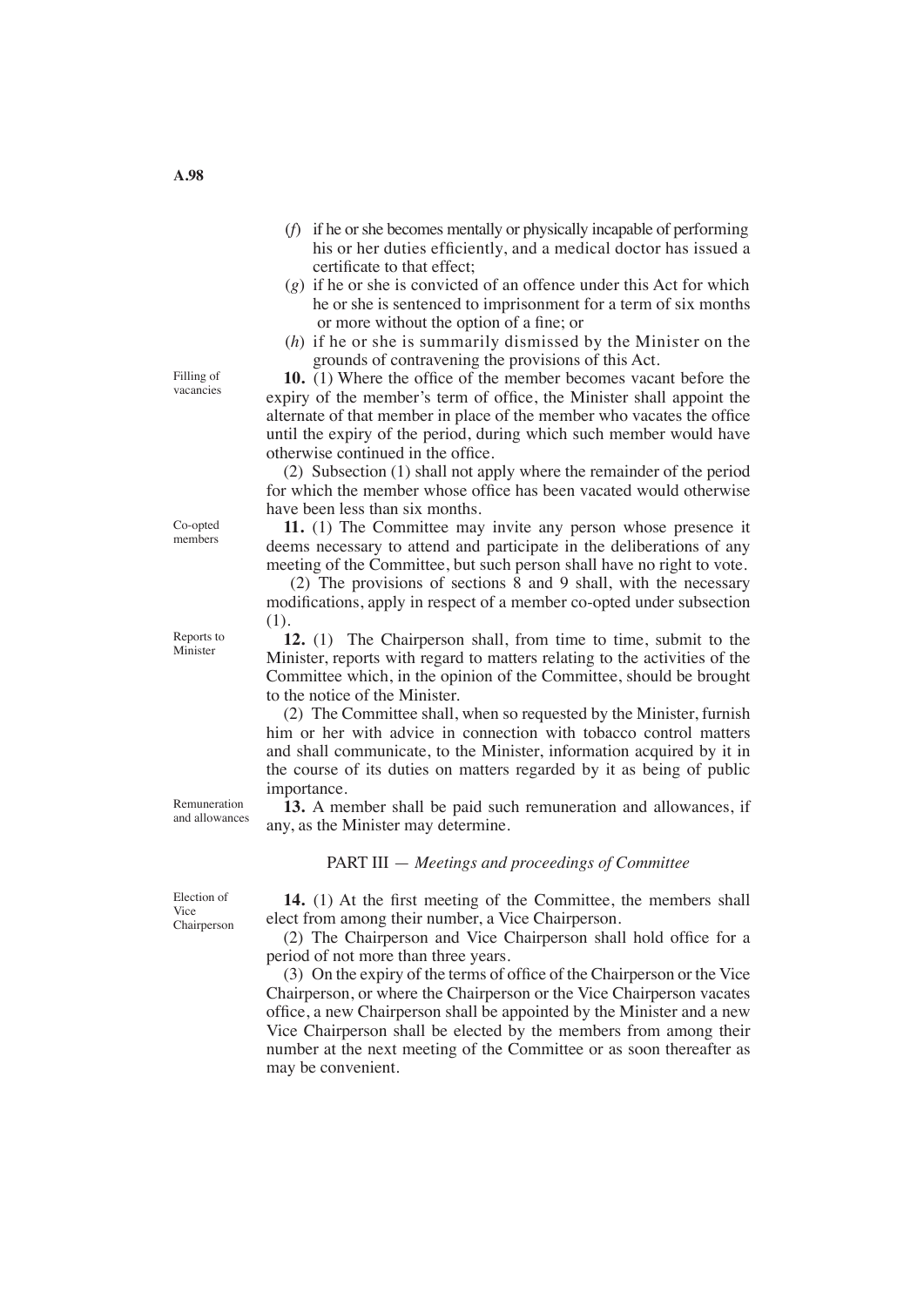(4) The Chairperson or Vice Chairperson may vacate his or her office as such even though he or she remains a member.

 (5) The Vice Chairperson shall exercise the functions of the Chairperson during the period that the Chairperson is absent to act as Chairperson.

**15.** (1) Subject to the provisions of this Act, the Committee may regulate its own proceedings.

 (2) The Committee shall hold its first meeting on such date and at such a place as the Minister may determine and thereafter, the Committee shall meet for the discharge of its functions as often as necessary but shall meet at least once in every three months at such time and place as the Chairperson may determine.

(3) There shall preside at any meeting of the Committee —

- (*a*) the Chairperson;
- (*b*) in the absence of the Chairperson, the Vice Chairperson; or
- (*c*) where both the Chairperson and the Vice Chairperson are not present, the members present shall appoint one amongst their number to preside for the purposes of a meeting.

 (4) The Chairperson shall, in writing, give each member at least 10 days' notice of a meeting of the Committee but may, at the written request of at least two members, call an urgent meeting of the Committee upon giving a shorter notice.

(5) The notice referred to under subsection (4) shall state —

- (*a*) the place and time of the meeting;
- (*b*) the agenda for the meeting; and
- (*c*) the text of any resolution to be submitted to the meeting.

(6) The Secretariat shall cause to be recorded and kept by the Committee, minutes of all meetings of the Committee.

**16.** (1) The quorum at any meeting of the Committee shall be a simple majority of the members.

(2) A decision of the Committee on any question shall be by a simple majority of the members present and voting at the meeting and, in the event of an equality of votes, the person presiding shall have a casting vote in addition to his or her deliberative vote.

 (3) A decision of the Committee shall not be rendered invalid by reason of a vacancy in its membership, by any defect in the appointment or qualification of a member or by reason that a person was not entitled to sit as a member did so sit.

(4) Where an alternate member is appointed by the Minister under section 6 (3), such alternate member shall attend and take part in the voting at meetings whenever the member to whom he or she is alternate is absent from such meeting.

17. (1) The Committee may, for the purpose of performing its functions, establish such committees as it considers appropriate, and may delegate to any such committees, such of its functions as it considers necessary.

Quorum and procedure at meetings

Meetings of Committee

**A.99**

**Committees**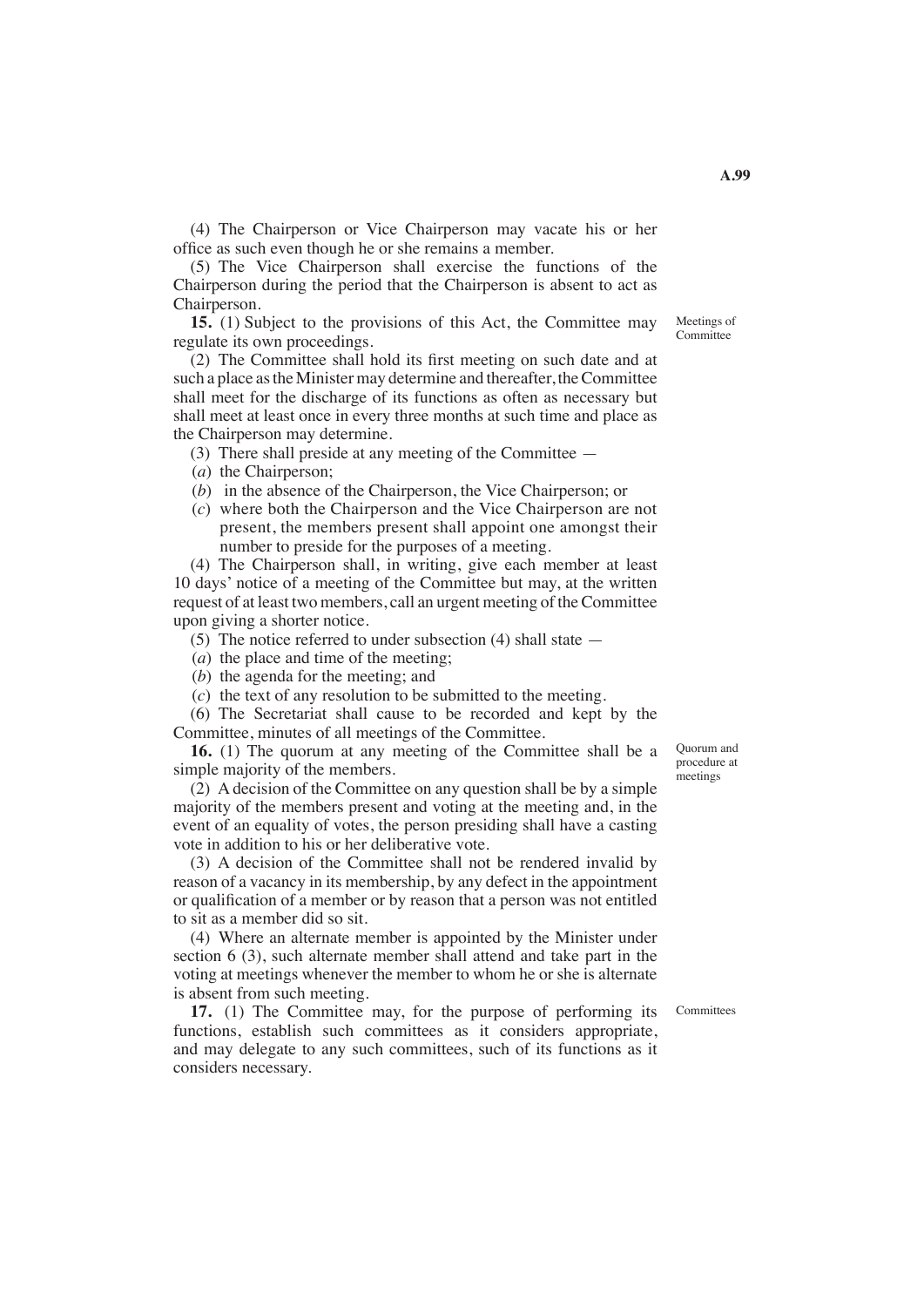(2) The Committee may appoint to the committees established under subsection (1), such number of members of the Committee and such number of persons with specialised skills, not being members of the Committee, as it considers appropriate, to be members of the committees and such persons shall hold office for such period as the Committee may determine.

(3) The Committee shall appoint a Chairperson and a Vice Chairperson for any of its committees from among its members.

 (4) Subject to the specific or general directions of the Committee, a committee shall regulate its own procedure and the Committee may attach any conditions to the delegation of any of its powers to such committees.

 (5) The Committee may confirm, vary or revoke any decision taken in consequence of a delegation or assignment, but no variation or revocation of a decision may detract from any rights that may have accrued as a result of the decision.

 (6) Meetings of a committee shall be held at such times and places as the committee may determine, or as the Committee may direct.

**18.** (1) The Committee shall have a Secretariat which shall be headed by the focal person from the Tobacco Control Unit of the Ministry.

- (2) The functions of the Secretariat shall be to —
- $(a)$  coordinate meetings of the Committee and meetings of the committees of the Committee;
- (*b*) provide technical support for the implementation of tobacco control interventions within the Ministry and other sectors;
- (*c*) produce and disseminate information on tobacco control; and
- (*d*) carry out any other duties related to tobacco control.

**19.** (1) If a member or any person assisting the Committee is present at a meeting, at which any matter in which the member or immediate family member of the member is directly or indirectly interested in a private capacity is the subject of consideration, the member shall, as soon as practicable after the commencement of the meeting, disclose such interest and shall not, unless the Committee otherwise directs, take part in any consideration or discussion of, or vote on, any question concerning the matter.

(2) A disclosure of interest made under subsection (1) shall be recorded in the minutes of the meeting at which it was made.

(3) Where a member fails to disclose his or her interest in accordance with subsection (1) and a decision by the Committee is made benefitting such member, or an immediate family member of the member, such decision shall be null and void to the extent that it benefits such member or family member.

 (4) A member who fails to comply with the provisions of subsection (1) commits an offence and is liable to a fine not exceeding P5 000 or imprisonment for a term not exceeding six months, or to both.

Secretariat of Committee

Disclosure of interest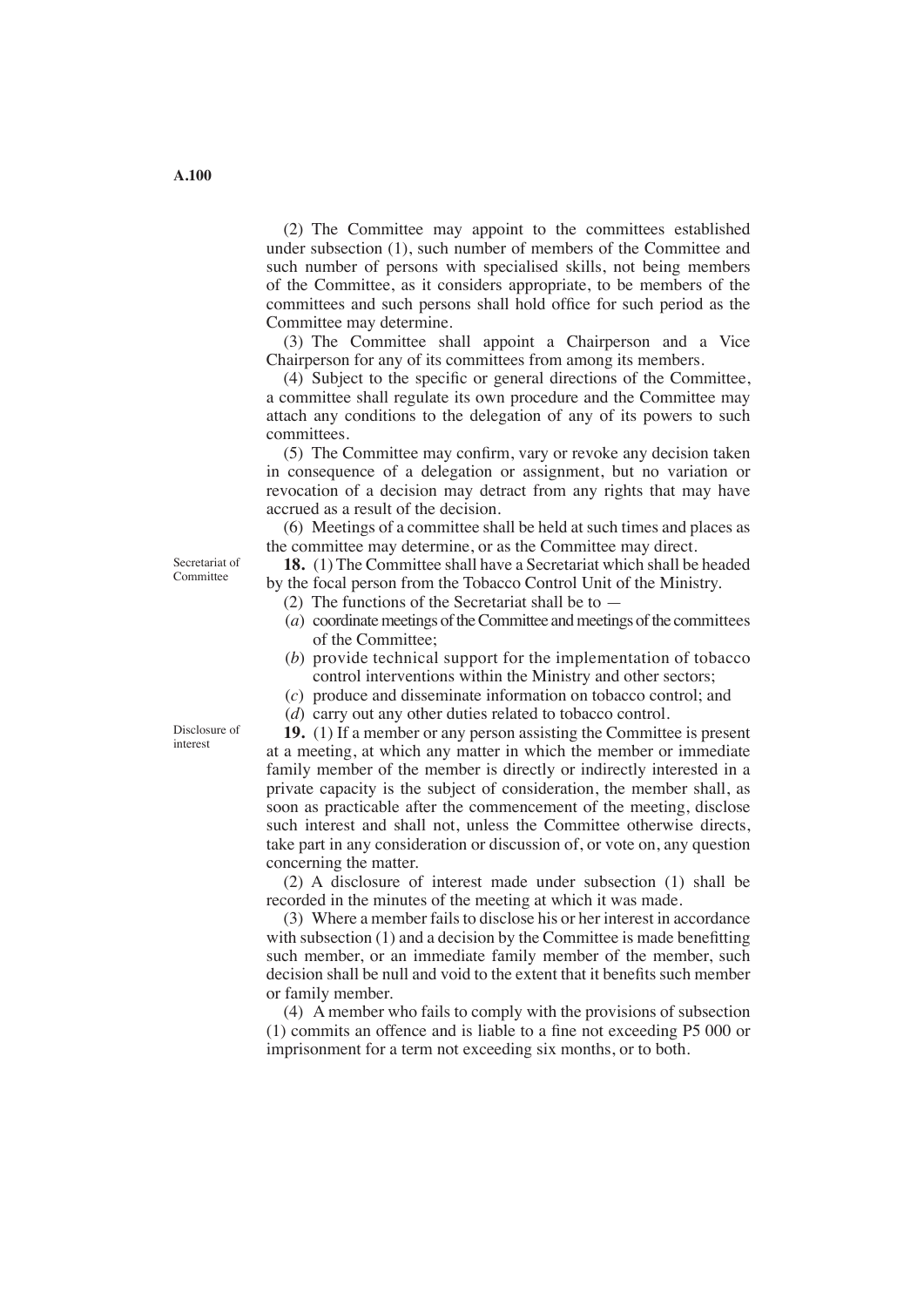**20.** (1) A member and any other person assisting the Committee shall observe and preserve the confidentiality of all matters coming before the Committee, and such confidentiality shall subsist even after

 (2) Any member or any person to whom confidential information is revealed through working with the Committee shall not disclose that information to any other person unless he or she is required to do so in terms of any written law or for purposes of any judicial proceedings.

the termination of the member's term of office or mandate.

 (3) Any member or any other person who contravenes the provisions of this section commits an offence and is liable to a fine not exceeding P5 000 or imprisonment for a term not exceeding six months, or to both.

**21.** No matter or thing done or omitted to be done by a member or any other person, shall, if the matter or thing is done or omitted to be done bona fide in the course of the operations of the Committee, render such member or any other person acting by his or her direction, personally liable to an action, claim or demand.

### PART IV — *Licences*

**22.** (1) A person shall not sell tobacco or any tobacco product unless he or she has a licence issued in accordance with this Act.

(2) A person shall not purchase tobacco or any tobacco product from any person who does not have a licence issued in accordance with this Act.

 (3) Any person who contravenes the provisions of subsection (1) or (2) commits an offence and is liable —

- (*a*) in the case of a person who is a manufacturer, to a fine of P750 000 or to imprisonment for a term not exceeding a period of four years, or to both;
- (*b*) in the case of a person who is a wholesaler, importer or exporter, to a fine of not more than P5 000 or to imprisonment for a term not exceeding six months, or to both; and
- (*c*) in the case of a person referred to in subsection (2), to a fine not exceeding P2 000, or to imprisonment for a term not exceeding five months, or to both.

 (4) In addition to the penalties specified in subsection (3), the Committee may seize and destroy any tobacco or tobacco products being sold or manufactured without a licence.

 (5) In the case of a continuing offence, the offender shall be liable to a fine of P2 000 for every day on which the offence continues to be committed after he or she was first notified of the offence, but such fine shall not exceed P100 000.

23. (1) For the purposes of this Act, the Committee may issue licences of the following descriptions —

- (*a*) a tobacco manufacturing licence;
- (*b*) a tobacco importing licence;

Licence required

Confidentiality

Protection from personal liability

Licences to be issued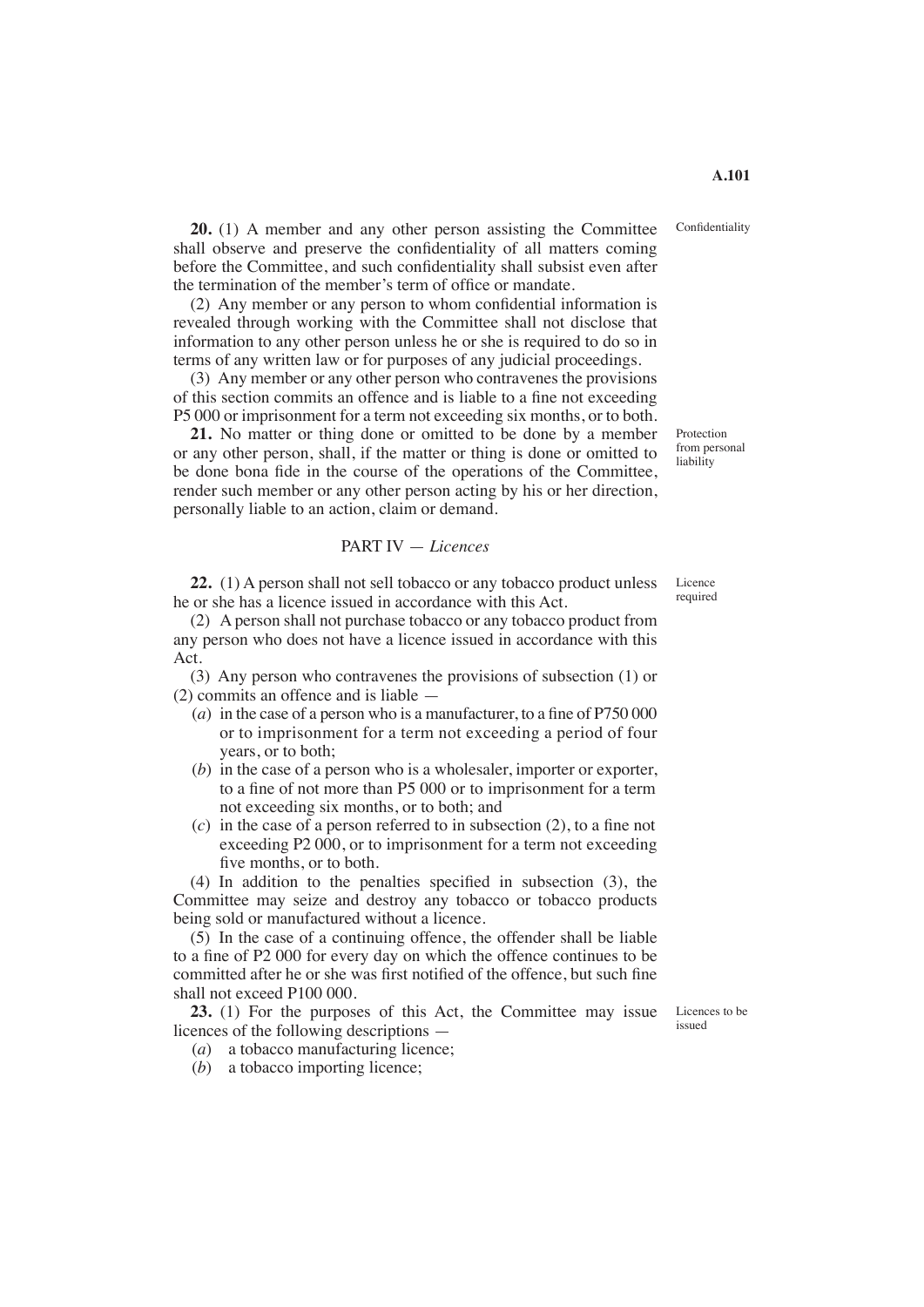(*c*) a tobacco exporting licence; and

(*d*) a tobacco sales licence.

(2) The Minister may prescribe any other licence which may become necessary to be prescribed under this Act.

**24.** (1) A person who wishes to manufacture, import, export or sell tobacco or any tobacco product shall apply to the Committee for a licence in such form and on payment of such fees as may be prescribed.

 (2) An applicant shall, at his or her own expense, cause notification of his or her application under subsection (1) to be published in two consecutive issues of the *Gazette*, the Daily News or any private local newspaper with wide circulation calling upon any person who objects to the application to notify the Committee, in writing, of such objection and the grounds of the objection, within 30 days of the last publication of the notification.

(3) An application for the issue of a licence shall not be considered by the Committee unless the applicant produces proof of compliance with subsection  $(2)$ .

 (4) Any person wishing to object to the issue of a licence of which notice of application has been given in terms of subsection (2) shall, within 30 days of the last publication of such notice, lodge his or her grounds of objections in writing with the Committee.

 (5) The Committee shall, upon receipt of any grounds of objections under subsection (4), invite the applicant to comment in writing on the grounds of objections and the Committee shall take the objections and the applicant's response into consideration in approving or rejecting the application for the licence as the case may be.

 (6) The Committee shall, on an application for a licence, cause the premises to which the application relates to be inspected by an authorised officer appointed in terms of this Act in respect of its suitability for the operation of the business which is the subject of the application.

 (7) The authorised officer shall, upon completion of his or her inspection, forward a copy of his or her inspection report to the Committee, which shall take such report into account in its consideration of the application.

**25.** (1) The Committee shall, where it is satisfied that an application meets the prescribed requirements for the issuance of a licence, issue to the applicant, a licence in the prescribed form and upon payment of a prescribed fee.

 (2) A licence issued under this section shall, unless previously renewed or revoked, be valid for a period of one year from the date of issue.

**26.** (1) A licensee shall, unless his or her licence has been revoked, make an application to the Committee for renewal of his or her licence, in such form as may be prescribed.

 (2) A licensee shall, when applying for a renewal under subsection  $(1)$  —

Issue and duration of licence

Renewal of licence

Application for licence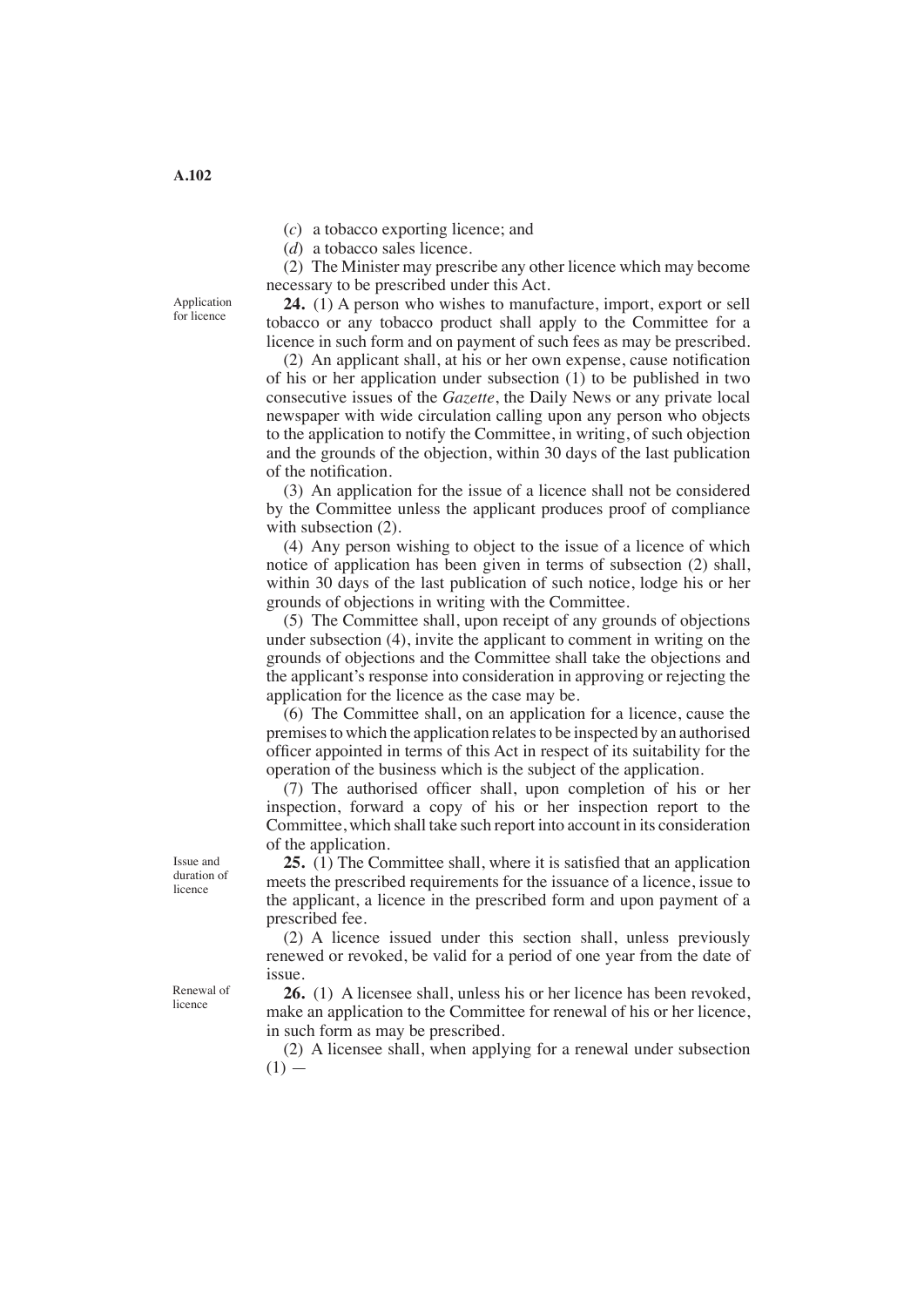(*a*) pay outstanding fines, if any;

(*b*) pay such fees as may be prescribed; and

(*c*) comply with any other conditions that the Committee may impose.

**27.** A licensee whose licence is lost, destroyed or mutilated, may make an application to the Committee for a duplicate licence in such form and on payment of such fees as may be prescribed.

**28.** (1) The Committee may suspend a licence where —

- (*a*) an inspection report made in accordance with section 24 (7) has recommended its suspension;
- (*b*) a licensee breaches a condition of his or her licence; or
- (*c*) a licensee contravenes any of the provisions of this Act.

(2) A suspension under this section shall be for such period as the Committee may determine, to enable the licensee to take remedial action so as to comply with the requirements of his or her licence or the provisions of this Act.

- **29.** The Committee may revoke a licence where —
- (*a*) a licensee has failed to take any remedial action recommended by the Committee, at the expiration of the time given; or
- (*b*) a licensee has been convicted of any offence under this Act.

**30.** (1) A licensee may, on application in such form as may be prescribed, apply to the Committee for a licence to be transferred to another person.

 (2) Without prejudice to the generality of subsection (1), the Committee may transfer a licence where —

- (*a*) the licensee has died, to his or her heir or beneficiary, on a written application by an executor named in the will of the deceased licensee or any person appearing to the Committee to be entitled to take out letters of administration;
- (*b*) the licensee has been declared insolvent or has surrendered his or her estate for the benefit of his or her creditors, to his or her trustees, on a written application by the liquidator of the licensee's business;
- (*c*) the licensee becomes the subject of any legal disability, to his or her legal representative, upon a written application by such legal representative; or
- (*d*) a person acquires the business for which a licence is issued or acquires a controlling interest in that business, to that person, upon a written application by the owners of such business.

 (3) The Committee shall not grant the transfer of a licence where it has reason to believe that as a result of that transfer, a person who is disqualified from acquiring a licence under this Act would acquire it.

Revocation of licence

Transfer of licence

Suspension of licence

Duplicate licence

**A.103**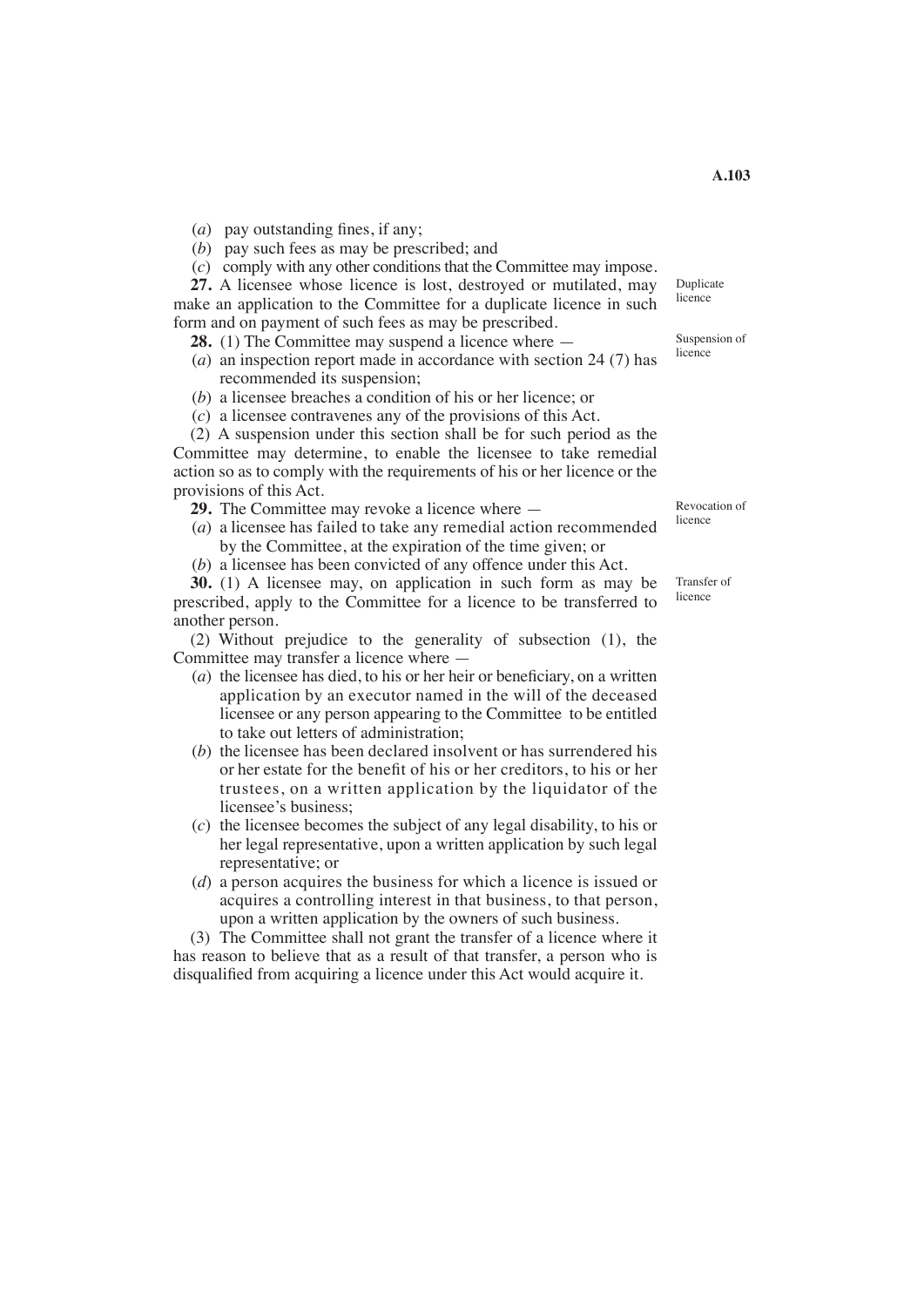#### PART V — *Protection from tobacco smoke*

Prohibition on smoking in public places, etc.

- **31.** (1) A person shall not smoke —
- (*a*) in any part of an enclosed public place or enclosed private or public workplace;
- (*b*) on or in any public service vehicle; or
- (*c*) in any public place.

 (2) For the purposes of this Act, "enclosed public place or enclosed private or public workplace" includes —

- (*a*) all parts of any office and office building, including public areas, corridors, lounges, eating areas, reception areas, elevators, escalators, foyers, stairwells, restrooms, amenity areas, laundry rooms and individual offices;
- (*b*) factories;
- (*c*) health institutions;
- (*d*) educational facilities;
- (*e*) any premises in which children are cared for;
- (*f*) any means of commercial or private transportation used for conveying persons under 21 years of age;
- (*g*) any means of transportation used for commercial, public or professional purposes;
- (*h*) public transportation terminals;
- (*i*) retail establishments, including stores, shops and shopping malls;
- (*j*) cinemas and theatres;
- (*k*) concert halls and other entertainment facilities;
- (*l*) sports stadia;
- (*m*) bars, restaurants and clubs;
- (*n*) pool and bingo halls;
- (*o*) prisons and detention centres;
- (*p*) police and military barracks;
- (*q*) facilities rented out for public events; and
- (*r*) any other facilities accessible to the public.

 (3) A person who contravenes the provisions of subsection (1) commits an offence and is liable to a fine not exceeding P2 000 or to imprisonment for a term not exceeding five months, or to both.

Obligations to ensure compliance

**32.** (1) An owner or occupier of any public place or enclosed private or public workplace, or his or her agent, or an owner or operator of any public service vehicle, or his or her agent, shall take all reasonable steps to ensure that no person contravenes the provisions of this Part.

 (2) For the purposes of subsection (1) "take all reasonable steps" includes, but is not limited to —

- (*a*) asking an offending person to stop smoking;
- (*b*) demanding that an offending person who continues to smoke in contravention of this Part leaves the premises immediately or leaves the public service vehicle at the next scheduled stop, as applicable and practicable; or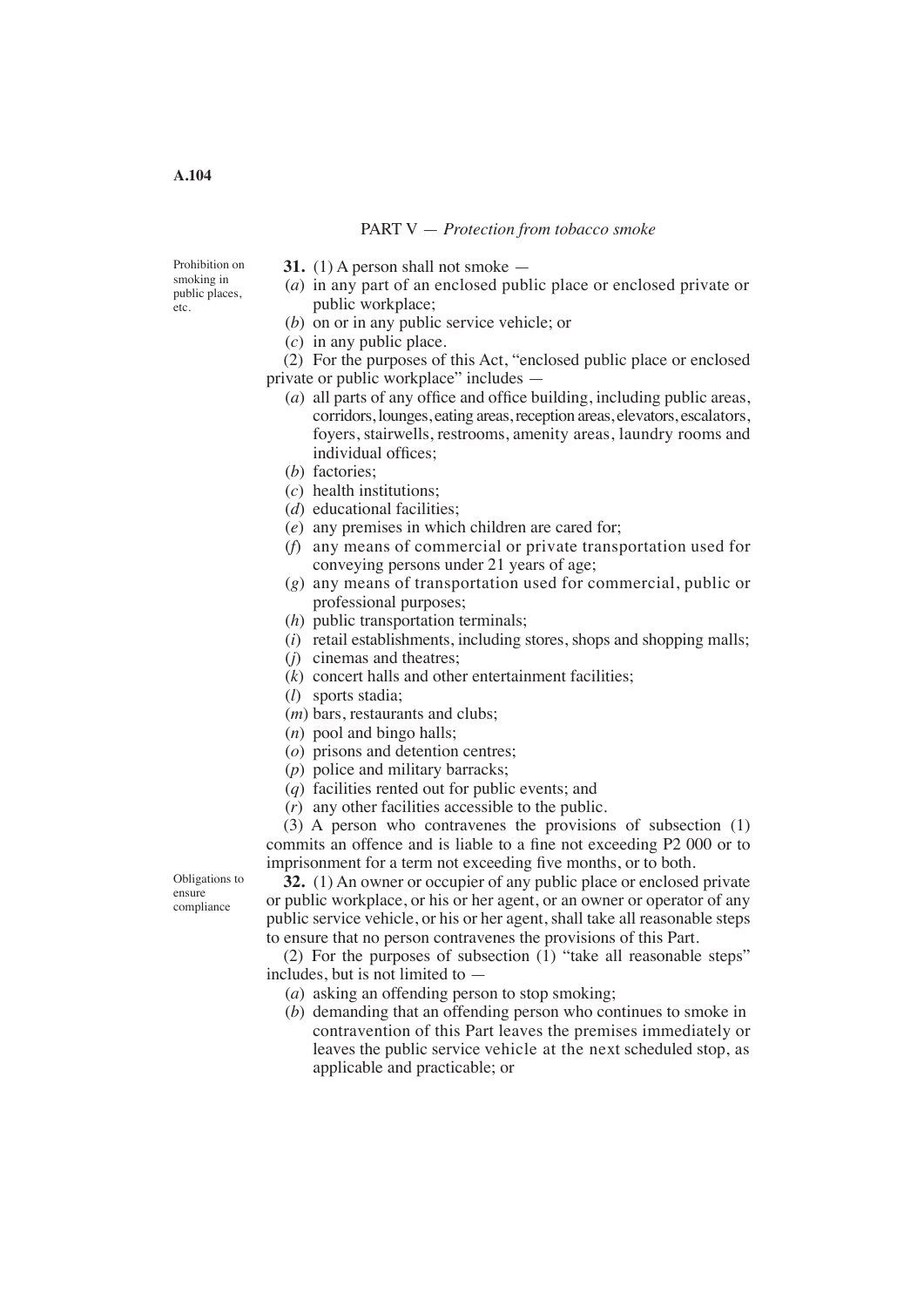(*c*) seeking the assistance of law enforcement personnel in cases where the offending person refuses to stop smoking or to leave the premises or public service vehicle.

 (3) An owner or occupier of any public place or enclosed private or public workplace, or his or her agent, or an owner or operator of any public service vehicle, or his or her agent shall —

- (*a*) not permit the placement of ashtrays in any place or public service vehicle under his or her control where smoking is prohibited;
- (*b*) supervise observance of the requirements of this Part; and
- (*c*) investigate complaints and take necessary action to ensure compliance, and do so without explicit or implicit threat or act of retaliation against the complainant.

 (4) A person who contravenes the provisions of this section commits an offence and is liable to —

- (*a*) a written warning, in the case of a first offence;
- (*b*) suspension of a licence for a period of three years or until remedial action has been taken or licence revocation, as applicable; or
- (*c*) a fine not exceeding P10 000 or imprisonment for a term not exceeding one year, or to both.

**33.** (1) An owner or occupier of any enclosed public place or workplace, or a public service vehicle, or his or her agent, shall prominently display "no smoking" signs that comply with such standards that the Minister may prescribe in relation to the format, content, design, size, display, location and any other detail relating to such signs.

 (2) An owner referred to in subsection (1) shall be given a grace period of one month to comply with the provisions of this section.

 (3) An owner who contravenes the provisions of subsection (1) commits an offence and is liable to —

- (*a*) a written warning, in the case of a first offence;
- (*b*) licence suspension for a period of three years or until remedial action has been taken or licence revocation, as applicable; or
- (*c*) a fine not exceeding P10 000 or imprisonment for a term not exceeding one year, or to both.

**34.** The Minister may, by Order published in the *Gazette*, prohibit or restrict smoking in certain outdoor spaces, and prescribe the signs to be displayed in public outdoor spaces where persons are likely to congregate within close proximity to one another, where smoking might pose a health or fire or other hazard.

**35.** In interpreting the provisions of this Part, the rights of nonsmoking members of the public and workers shall prevail and any question that may arise as to whether smoking is permitted in any given situation shall be resolved in favour of protecting non-smokers.

Prohibition of smoking in certain outdoor spaces

Rights of nonsmokers to prevail

No smoking signs

**A.105**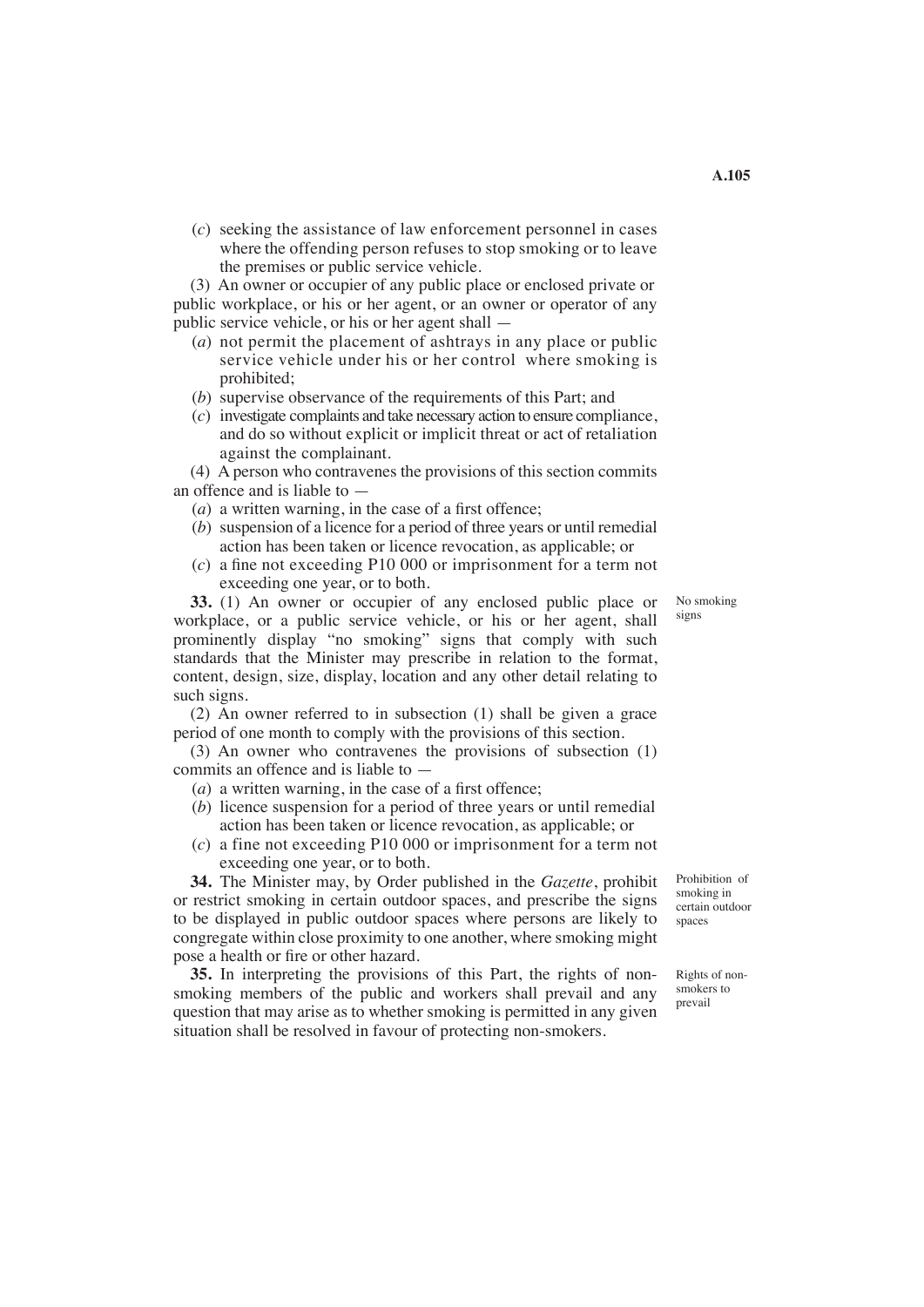#### PART VI — *Advertising, sponsorship and promotion*

Tobacco advertising, sponsorship and promotion prohibited

- **36.** (1) A person shall not —
- (*a*) initiate any tobacco advertising and promotion, or sponsorship;
- (*b*) produce, publish, or make accessible any tobacco advertising and promotion, or sponsorship content; or
- (*c*) engage or participate in any tobacco advertising and promotion or sponsorship as media or event organiser or other participant, as a recipient of any sponsorship contribution, or as an intermediary that facilitates any such contribution.

 (2) The provisions of subsection (1) include any commercial communication, act or practice that promotes or is likely to promote a seller or tobacco manufacturer.

 (3) Where a person involved in the dissemination of communications content becomes or reasonably should become aware of any prohibited tobacco content and where such a person is in a position to control the publication or dissemination of the content, that person shall remove the prohibited content or take reasonable steps to disable access to it where technically possible.

(4) The Minister may prescribe any other requirements necessary to give effect to the provisions of this Part.

 (5) A person who contravenes the provisions of subsections (1) and  $(3)$  commits an offence and is liable to  $-$ 

- (*a*) a written warning, in the case of a first offence;
- (*b*) suspension of the licence for a period of three years or until remedial action has been taken or licence revocation, as applicable; or
- (*c*) a fine not exceeding P1 000 000 or imprisonment for a term not exceeding five years, or to both, and for a second or subsequent offence, a fine not exceeding P2 000 000 or imprisonment for a term not exceeding 10 years, or to both.

**37.** (1) A person shall not commercially display or arrange for the commercial display of tobacco product packages, including at point of sale.

 (2) A person who contravenes the provisions of subsection (1) commits an offence and is liable to a fine not exceeding P1 000 000 or imprisonment for a term not exceeding five years, or to both, and for a second or subsequent offence, to a fine not exceeding P2 000 000 or imprisonment for a term not exceeding 10 years, or to both.

**38.** For the purpose of monitoring compliance with this Part, a seller or a tobacco manufacturer shall provide reports as may be required by the Minister with respect to certain expenditures, in such form and at such intervals as the Minister may prescribe.

**39.** In addition to any penalty authorised under this Part, a court may order corrective action, with the costs of the action borne or reimbursed by the offender including, but not limited to —

Prohibition on tobacco products displays

Required disclosures

Penalties for non-compliance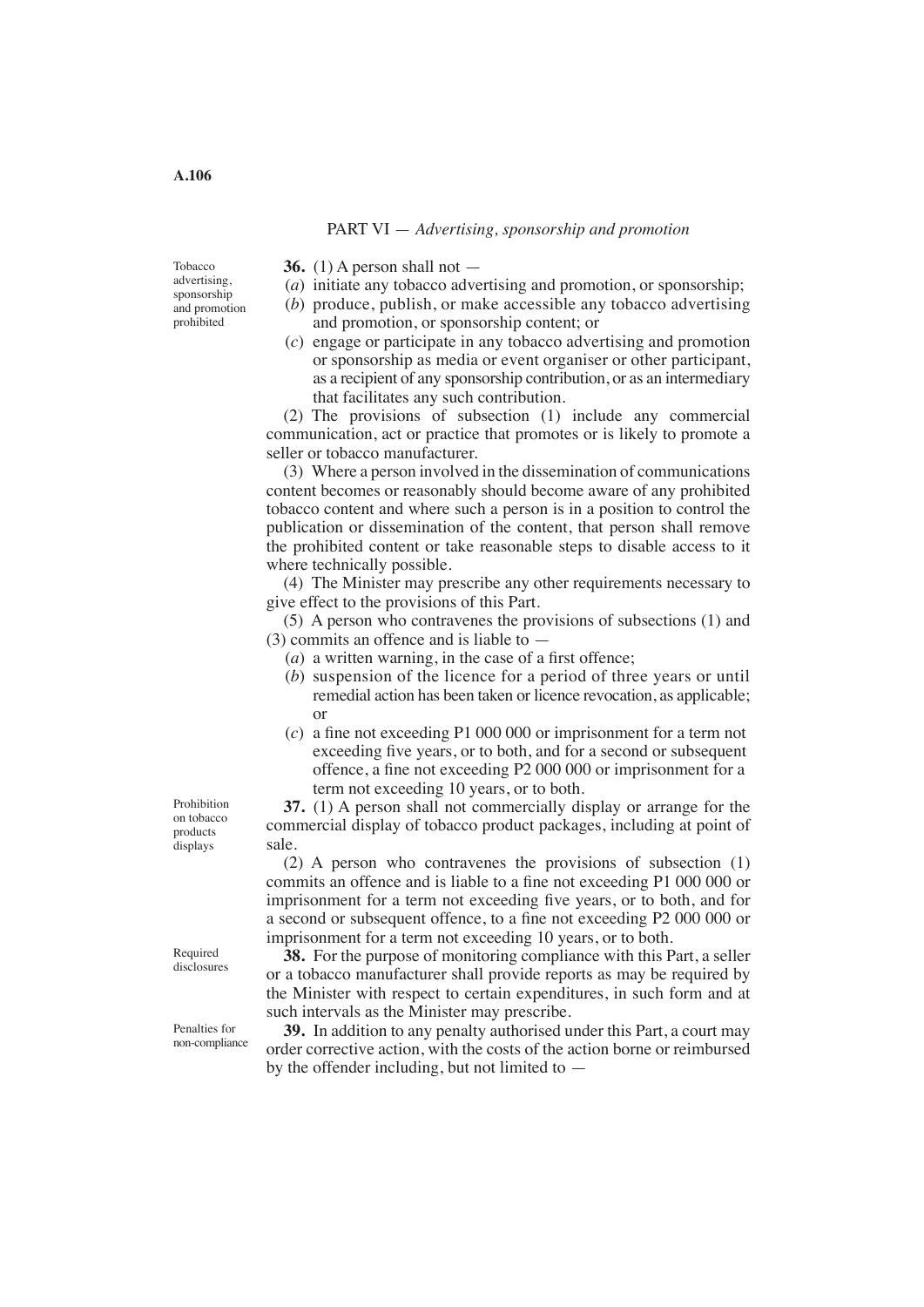- (*a*) an order to cease and desist from any conduct that violates any provision of this Part;
- (*b*) where applicable, removal or blockage of tobacco advertising, promotion orsponsorship content and confiscation of any advertising and promotion, or sponsorship materials or items containing such content;
- (*c*) recall, removal or confiscation and destruction of any prohibited tobacco product, item or materials; or
- (*d*) any other corrective action ordered by the court.

#### PART VII — *Tobacco products packaging and labelling*

**40.** (1) A person shall not manufacture or import any tobacco product that is not packaged and labelled in a manner that complies with the requirements of this Act.

 $(2)$  A person who contravenes the provisions of subsection  $(1)$ commits an offence and is liable to —

- (*a*) a written warning in the case of a first offence;
- (*b*) suspension of the licence for a period of three years or until remedial action has been taken or licence revocation, as applicable; or
- (*c*) a fine
	- (i) in the case of an importer other than a manufacturer, not exceeding P10 000 or to imprisonment for a term not exceeding one year, or to both, and for a second or subsequent offence, a fine not exceeding P20 000 or to imprisonment for a term not exceeding two years, or to both, and
	- (ii) in the case of a manufacturer, not exceeding P1 000 000 or to imprisonment for a term not exceeding five years, or to both, and for a second or subsequent offence, a fine not exceeding P2 000 000 or to imprisonment for a term not exceeding 10 years, or to both.

**41.** (1) A person shall not import or purchase, for commercial purposes, any tobacco product which is not packaged and labelled in a manner that complies with the requirements of this Act.

 (2) A person who contravenes the provisions of subsection (1) commits an offence and is liable to —

- (*a*) a written warning in the case of a first offence;
- (*b*) suspension of the licence for a period of three years or until remedial action has been taken or licence revocation, as applicable; or
- (*c*) a fine not exceeding P10 000 or to imprisonment for a term not exceeding one year, or to both.

**42.** (1) A manufacturer or an importer of a tobacco product shall ensure that the packaging and labelling of the tobacco product displays such health warnings and messages as may be prescribed.

Prohibition on commercial purchase of non-compliant tobacco products

Prescribed health warnings and messages on tobacco products and packages

Prohibition on sales of noncompliant tobacco products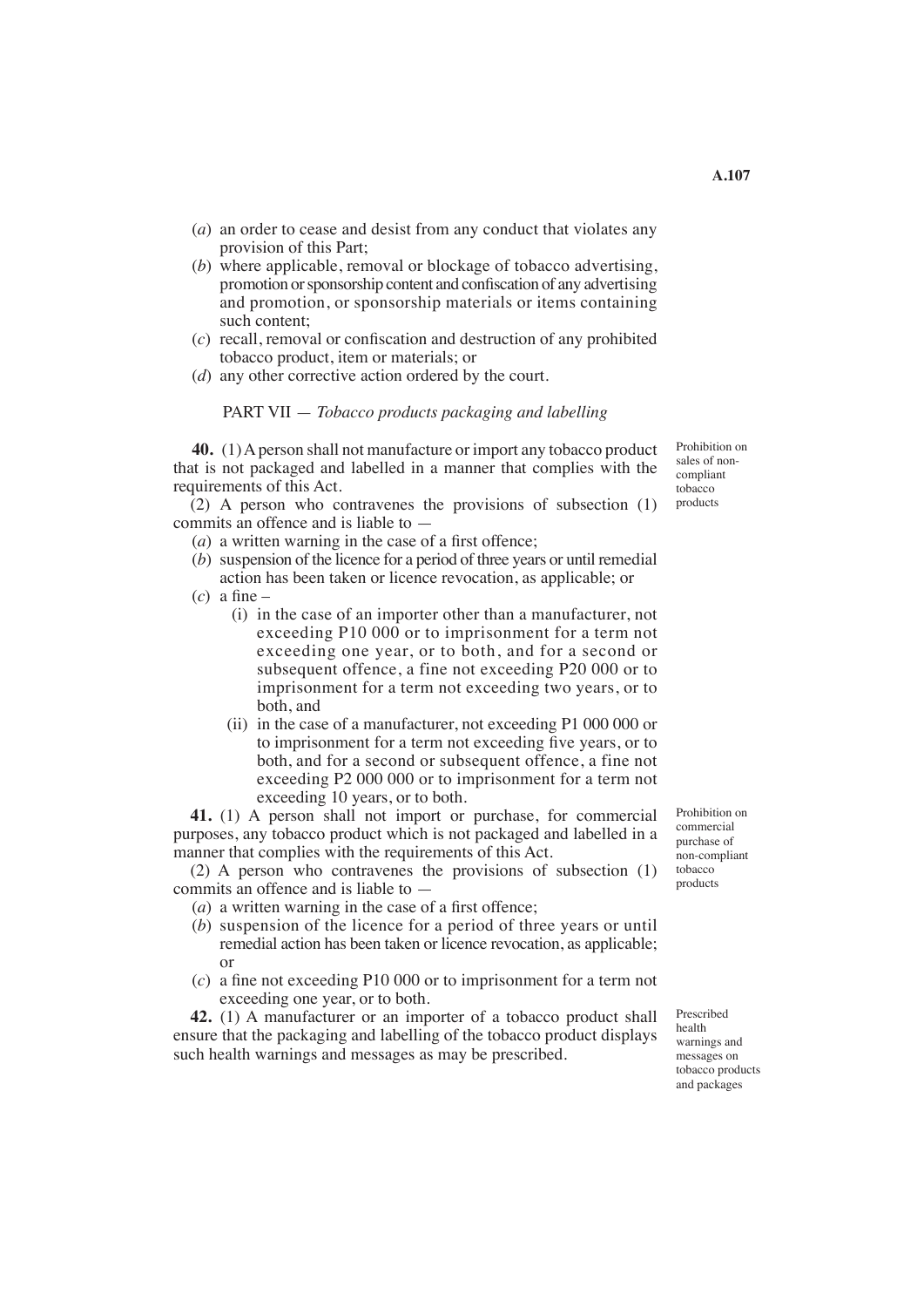(2) The health warnings and messages referred to in subregulation (1) shall be displayed on tobacco product packaging and labelling such that —

- (*a*) the text and pictures comprising the warnings and messages shall appear together and shall occupy the top portion of each principal display area, covering not less than 70 per cent of each principal display area, not counting the space taken up by any border surrounding the health warnings and messages;
- (*b*) the text of the warnings and messages shall be in the official languages or any other specified language; and
- (*c*) visibility of the warnings and messages shall not be susceptible at any time to being damaged, concealed, obstructed, obscured, disrupted, covered, or changed by any markings, stamps, package design feature or mechanism or by anything supplied by the manufacturer or seller.

(3) Without derogating from the provisions of subsections (1) and

- (2), the Minister may prescribe
	- (*a*) the minimum number of health warnings and messages to be permanently displayed on each principal display area of the packaging and labelling of all tobacco products for sale; and
	- (*b*) the period for which the warnings and messages referred to in paragraph (*a*) shall appear on packaging and labelling and how the warnings and messages shall appear on the packaging and labelling.
	- (4) The Minister may, notwithstanding —
	- (*a*) the provisions of this section, prescribe for the plain packaging of tobacco products; and
	- (*b*) subsection (2) (*a*), prescribe that the text and pictures comprising warnings and messages cover more than 70 per cent of each principal display area as he or she may determine.

(5) For purposes of subsection (4) (*a*), "plain packaging" means packaging that requires the removal of all branding such as colours, imagery, corporate logos and trademarks, permitting manufactures to print only the brand name in a mandated size, font and place on the pack, including health warnings and any other permitted information.

(6) A person who contravenes the provisions of this section commits an offence and is liable to —

- (*a*) a written warning, in the case of a first offence;
- (*b*) suspension of the licence for a period of three years or until remedial action has been taken or licence revocation, as applicable; and
- (*c*) a fine
	- (i) in the case of an importer, not exceeding P10 000 orto imprisonment for a term not exceeding one year, or to both, and for a second or subsequent offence, a fine not exceeding P20 000 or to imprisonment for a term not exceeding two years, or to both, and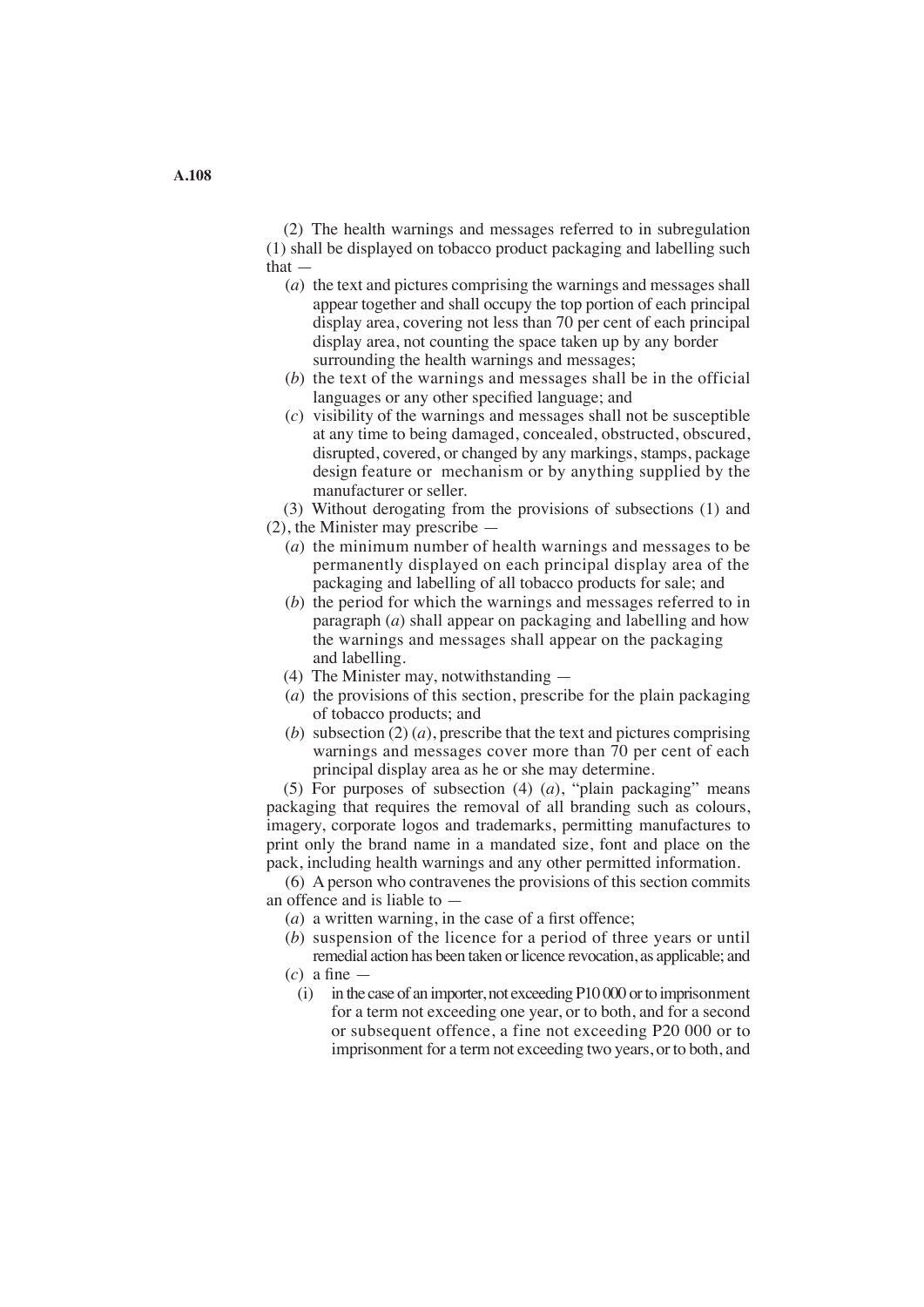(ii) in the case of a manufacturer, not exceeding P1 000 000 or to imprisonment for a term not exceeding five years, or to both, and for a second or subsequent offence, a fine not exceeding P2 000 000 or to imprisonment for a term not exceeding 10 years, or to both.

 (7) A seller, other than a manufacturer or an importer referred to in subsection  $(1)$  —

- (*a*) shall not sell any tobacco product which is not packaged and labelled in a manner that complies with the requirements of this Act; and
- (*b*) who contravenes paragraph (*a*) commits an offence and is liable to the penalties specified in subsection  $(6)$   $(a)$ ,  $(b)$  and  $(c)$   $(i)$ .

**43.** (1) A manufacturer or an importer shall ensure that all tobacco products' packaging and labelling, in addition to health warnings and messages, shall display only descriptive information on contents and emissions, as the Minister may prescribe.

(2) The Minister may require that contents and emissions information be simultaneously displayed and changed after a specified period of time, and may prescribe new contents and emissions information for this purpose.

 (3) Amanufacturer or an importer who contravenes the provisions of subsection (1) commits an offence and is liable to —

- (*a*) suspension of the licence for a period of three years or until remedial action has been taken or licence revocation, as applicable; or
- (*b*) a fine not exceeding P1 000 000 or to imprisonment for a term not exceeding five years, or to both, and for a second or subsequent offence, a fine not exceeding P2 000 000 or to imprisonment for a term not exceeding 10 years, or to both.

**44.** (1) A manufacturer or a seller shall ensure that all tobacco products' packaging and labelling does not promote the product in any manner that is false, misleading, or deceptive, or that is likely or intended to create an erroneous impression about the characteristics, health effects, or health or other hazards of the tobacco product or its emissions.

(2) The prohibition referred to under subsection (1) includes —

- (*a*) a term, description, trademark, colour, number or other sign of any kind that directly or indirectly creates, or is likely to create a false impression that a particular tobacco product is less harmful than others;
- (*b*) the use of a term such as "light", "ultra light", "low tar", "slim", "mild", "extra", "ultra" or any description that is likely to mislead consumers; and
- (*c*) any product package design characteristics, associated with, or likely to be associated with such descriptors.

Prohibition on deceptive or misleading information

Contents and emissions disclosures on tobacco product packages

**A.109**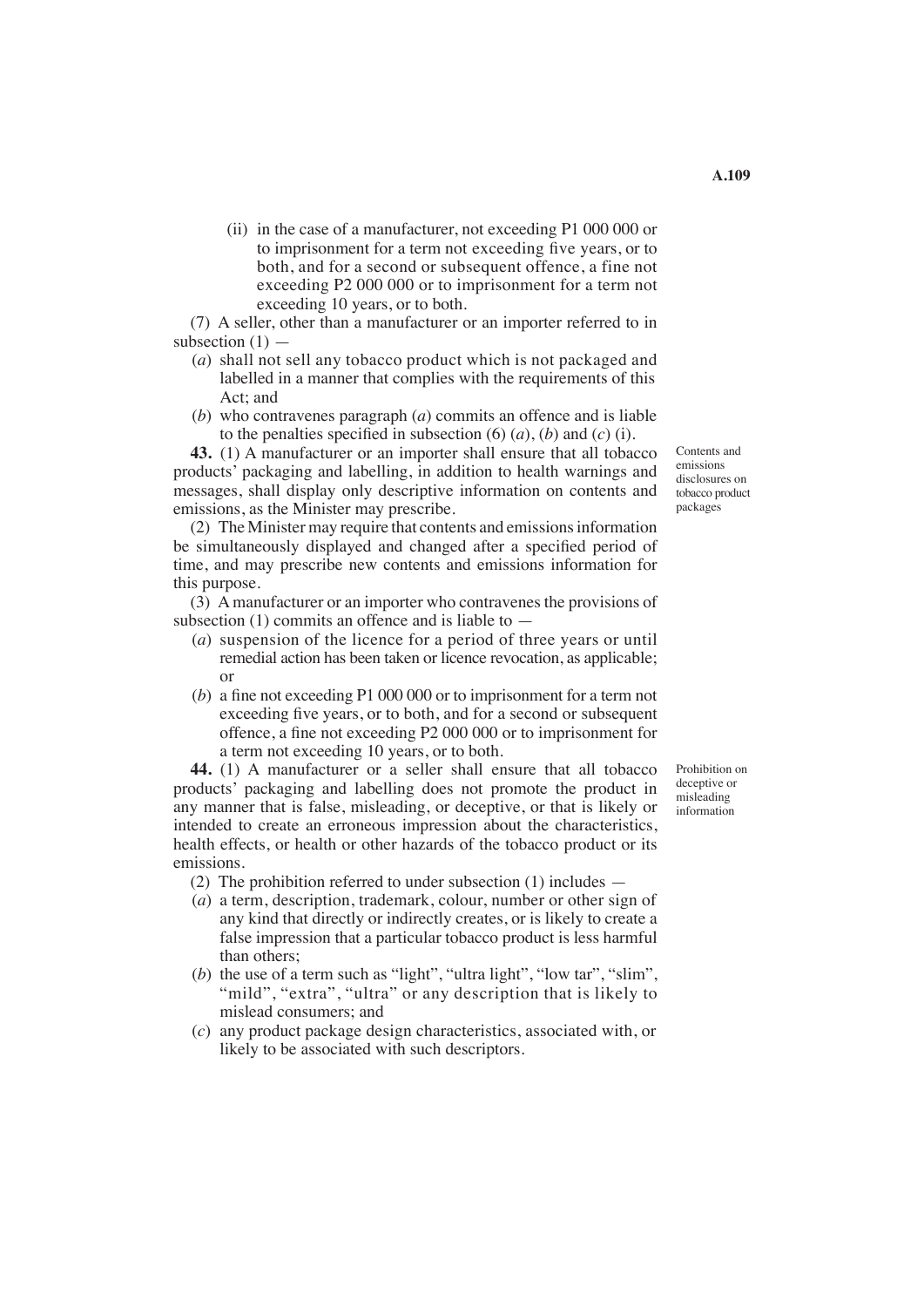(3) A manufacturer or a seller shall ensure that the tobacco product emission yields is not displayed anywhere on or inside the product's unit packaging and labelling, or outside packaging and labelling, or on the product itself, including when used as part of a brand name or trademark.

 (4) For purposes of subsection (3) "outside packaging and labelling" means any packaging and labelling used in the retail sale of the tobacco product.

 (5) A manufacturer or a seller who contravenes the provisions of this section commits an offence and is liable to —

- (*a*) suspension of the licence for a period of three years or until remedial action has been taken or licence revocation, as applicable; or
- (*b*) a fine
	- (i) in the case of a seller other than a manufacturer, not exceeding P10 000 or to imprisonment for a term not exceeding one year, or to both, and for a second or subsequent offence, a fine not exceeding P20 000 or to imprisonment for a term not exceeding two years, or to both, and
	- (ii) in the case of a manufacturer, not exceeding P1 000 000 or to imprisonment for a term not exceeding five years, or to both, and for a second or subsequent offence, a fine not exceeding P<sub>2</sub> 000 000 or to imprisonment for a term not exceeding 10 years, or to both.

**45.** (1) A manufacturer or a seller shall not distribute or sell any smoked tobacco product unless the tobacco product is contained in a sealed unit packet of at least 20 sticks.

 (2) A manufacturer or a seller who contravenes the provisions of this section commits an offence and is liable to —

- (*a*) suspension of the licence for a period of three years or until remedial action has been taken or licence revocation, as applicable; or (*b*) a fine —
	- (i) in the case of a seller other than a manufacturer, not exceeding P10 000 or to imprisonment for a term not exceeding one year, or to both, and for a second or subsequent offence, a fine not exceeding P20 000 or to imprisonment for a term not exceeding two years, or to both, and
	- (ii) in the case of a manufacturer, not exceeding P1 000 000 or to imprisonment for a term not exceeding five years, or to both, and for a second or subsequent offence, a fine not exceeding P<sub>2</sub> 000 000 or to imprisonment for a term not exceeding 10 years, or to both.

**46.** (1) A manufacturer or a seller shall not distribute or sell smokeless tobacco products unless they are contained in a package of at least 30 grams which shall be sealed and labelled in accordance with this Act.

 (2) A manufacturer or a seller who contravenes the provisions of this section commits an offence and is liable to —

Minimum package size for smoked tobacco products

Minimum package size for smokeless tobacco products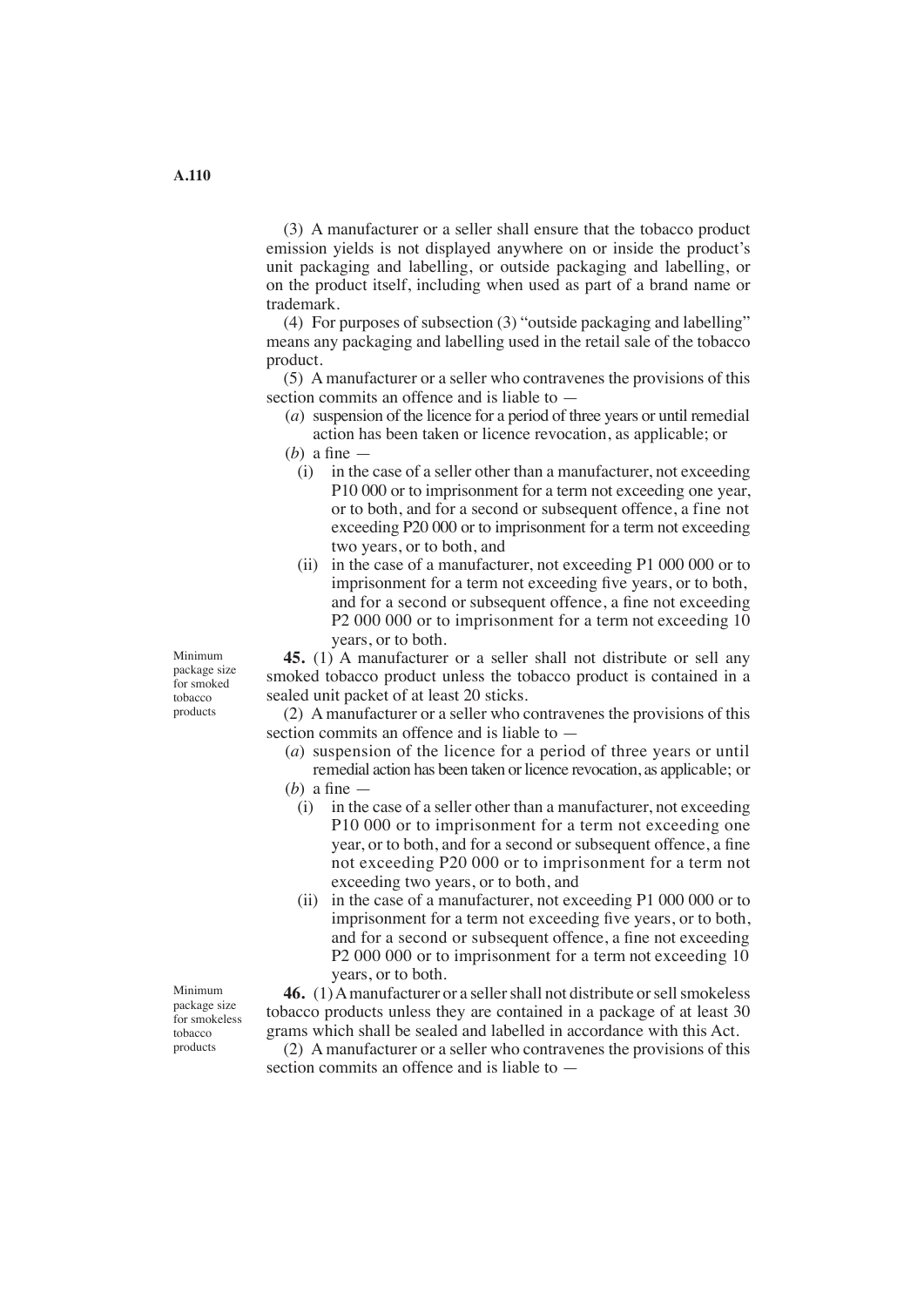- (*a*) suspension of the licence for a period of three years or until remedial action has been taken or licence revocation, as applicable; or
- (*b*) a fine
	- (i) in the case of a seller other than a manufacturer, not exceeding P10 000 or to imprisonment for a term not exceeding one year, or to both, and for a second or subsequent offence a fine not exceeding P20 000 or to imprisonment for a term not exceeding two years, or to both, and
	- (ii) in the case of a manufacturer, not exceeding P1 000 000 or to imprisonment for a term not exceeding five years, or to both, and for a second or subsequent offence, a fine not exceeding P2 000 000 or to imprisonment for a term not exceeding ten years, or to both.

**47.** A seller shall not distribute any tobacco product unless the package contains an insert that complies with the prescribed package insert requirements.

**48.** A manufacturer or an importer shall ensure that a legal place of sale of a tobacco product is labelled clearly on the package of the tobacco product, in such form and manner as may be prescribed.

**49.** Nothing contained in this Act shall be construed as relieving a manufacturer or an importer of any other duty, obligation or liability to fully warn consumers of all the dangers associated with tobacco use.

**50.** In addition to any penalty authorised under this Part, a court may order corrective action, with the costs of the action borne or reimbursed by the offender, including but not limited to —

- (*a*) an order to cease and desist from any conduct that violates any provision of this Part;
- (*b*) recall, removal or confiscation and destruction of any prohibited tobacco product, item or materials; or
- (*c*) any other corrective action ordered by the court.

PART VIII — *Tobacco product sales and distribution*

**51.** (1) A person shall not sell any tobacco product to any person under 21 years of age.

 (2) A seller shall prominently display at its place of business, a sign as may be prescribed, stating that tobacco sale to a person under 21 years of age is prohibited.

 (3) A person who contravenes a provision of this section commits an offence and is liable to —

- (*a*) licence suspension for a period of 12 months or until remedial action has been taken or licence revocation, as applicable; or
- (*b*) a fine –

Prohibition on sales to persons under 21 years of age

Package insert required

Legal place of sale to be stated

Duty to warn

Penalties for noncompliance

**A.111**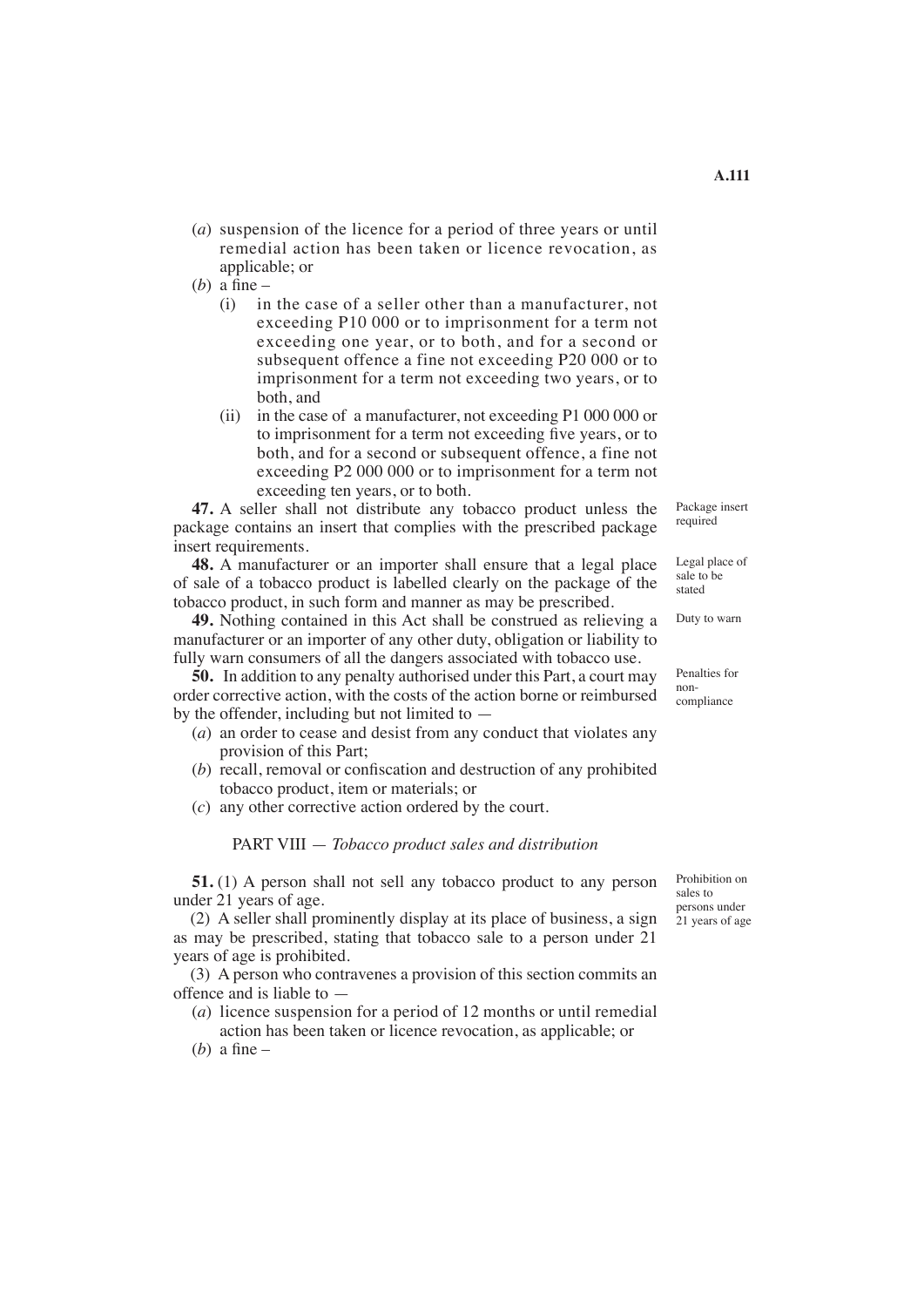- (i) in the case of a seller other than a manufacturer, not exceeding P5 000 or to imprisonment for a term not exceeding six months, or to both, and for a second or subsequent offence, a fine not exceeding P10 000 or to imprisonment for a term not exceeding one year, or to both, and
- (ii) in the case of a seller who is a manufacturer, not exceeding P50 000 or to imprisonment for a term not exceeding three years, or to both, and for a second or subsequent offence, a fine not exceeding P100 000 or to imprisonment for a term not exceeding four years, or to both.

**52.** (1) A seller or manufacturer of tobacco products shall not hire or use the labour of any person under 21 years of age to sell any tobacco product or to handle any tobacco product.

 (2) A person who contravenes subsection (1) commits an offence and is liable to a fine not exceeding P10 000 or to imprisonment for a term not exceeding one year, or to both, and for a second or subsequent offence, a fine not exceeding P20 000 or to imprisonment for a term not exceeding two years, or to both.

**53.** (1) A seller shall not sell tobacco products through any selfservice means, including automatic vending machines, mail or the internet or through any means by which the age of the purchaser or recipient of the tobacco product cannot be verified reliably or by which the seller and consumer are not in the same physical location.

 (2) A person who contravenes this section commits an offence and is liable to a fine not exceeding P10 000 or to imprisonment for a term not exceeding one year, or to both, and for a second or subsequent offence, a fine not exceeding P20 000 or to imprisonment for a term not exceeding two years, or to both.

PART IX — *Tobacco products requirements and contents and emissions reporting*

**54.** The Minister may prescribe requirements for regulating tobacco products and for their testing and measurements of their contents.

**55.** (1) A person shall not manufacture or import any tobacco product unless it conforms to any requirements prescribed in accordance with this Part.

 (2) A person who contravenes subsection (1) commits an offence and is liable to a fine not exceeding P1 000 000 or to imprisonment for a term not exceeding five years, or to both, and for a subsequent offence, a fine not exceeding P2 000 000 or to imprisonment for a term not exceeding 10 years, or to both.

- **56.** The Minister shall, for tobacco control purposes —
- (*a*) initiate, promote and coordinate national, regional and international research and surveillance programmes; and

Prohibition on sales by persons under 21 years of age

Prohibition on self-service and other means of selling tobacco products

Regulation of tobacco products

Compliance with requirements

Tobacco product research, surveillance and exchange of information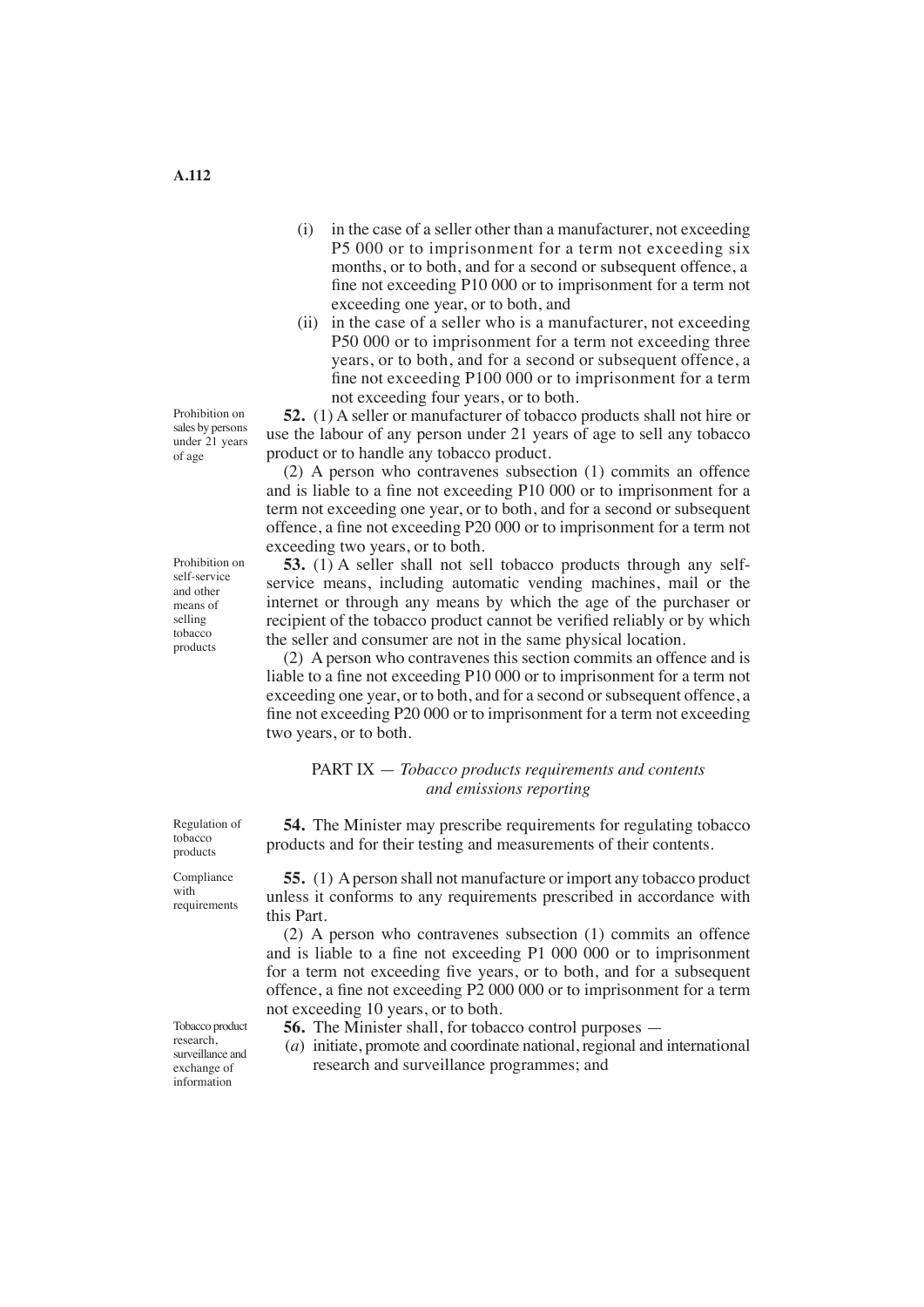(*b*) co-operate for financial and technical assistance with competent regional and international inter-governmental organisations and non-governmental bodies in carrying out his or her duties under paragraph (*a*), so as to promote exchange of information to determine consumption and related social, economic and health indicators.

### PART X — *Protection of tobacco control policies from commercial and other interests of the tobacco industry*

**57.** (1) A public body's interactions with the tobacco industry shall be limited to interactions necessary for effective regulation of the tobacco industry or tobacco products.

(2) A public body that interacts with the tobacco industry in accordance with subsection (1), shall ensure full transparency of the interaction.

 (3) For the purposes of subsection (2), "full transparency" shall require, at a minimum —

- (*a*) conducting any interaction in public, such as through public hearings, unless doing so would jeopardise effective regulation or would not be possible, such as in the case of inspections, investigations or litigation interactions;
- (*b*) providing, for any interaction, timely advance notice and agenda to the public and to the Committee, unless doing so would jeopardise effective regulation or would not be possible, such as in the case of inspections, investigations or litigation interactions;
- (*c*) requiring minutes or other documentation of all interactions, communications, and contacts that provide sufficient detail to identify, at a minimum, the parties involved, matters discussed or considered, any decisions taken, any follow-up activity planned or anticipated, the date, location, method of the interaction or contact, and any other details as may be prescribed;
- (*d*) forwarding all documentation to the Committee in a timely manner and making all records of and documents related to interactions, communications, and contacts readily accessible to the public, unless public disclosure would not be legally possible, and provided that timeliness of public accessibility shall be subject to ensuring effective regulation, such as in the case of ongoing investigations; and
- (*e*) any other transparency measures as may be prescribed.

 (4) A person who, acting on behalf of a public body, contravenes this section commits an offence and is liable to a fine not exceeding P10 000 or to imprisonment for a term not exceeding one year, or to both, and for a second or subsequent offence, not exceeding P20 000 or to imprisonment for a term not exceeding two years, or to both.

Limitation on interactions between Government and tobacco industry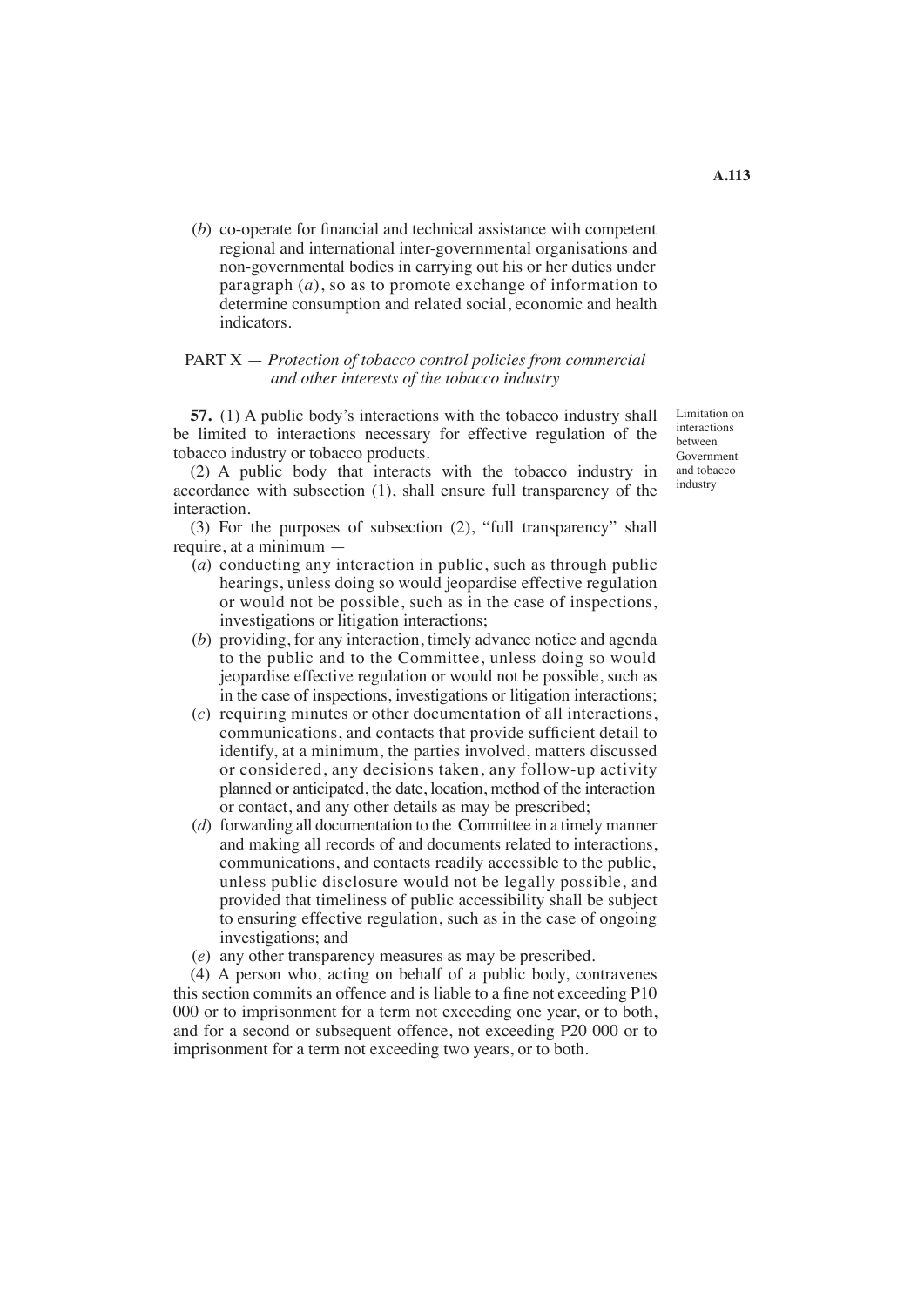Prohibition on Government partnerships, endorsements of tobacco industry, etc.

**58.** (1) A public body shall not participate in, support, endorse, or accept —

- (*a*) partnerships of any kind with the tobacco industry, including with respect to initiatives or activities of the tobacco industry described, characterised, implied, or likely to be perceived as socially responsible;
- (*b*) any non-binding or non-enforceable agreement, memorandum of understanding, voluntary arrangement, or tobacco industry code of conduct in the place of legally enforceable tobacco control measures;
- (*c*) any direct or indirect financial or resource contribution or involvement in any manner in any initiative, campaign, or programme directly or indirectly related to tobacco control or public health, including but not limited to, youth access and education programmes, public education campaigns, and other initiatives; or
- (*d*) any proposals, drafts, or offers of assistance with the development or implementation of any tobacco control policies.

 (2) A person who, acting on behalf of a public body, contravenes a provision of subsection (1) commits an offence and is liable to a fine not exceeding P10 000 or to imprisonment for a term not exceeding one year, or to both, and for a second or subsequent offence, not exceeding P20 000 or to imprisonment for a term not exceeding two years, or to both.

Prohibition on voluntary contributions from tobacco industry

**59.** (1) A person —

- (*a*) in the tobacco industry shall not offer or make; or
- (*b*) being a public body, shall not accept,

any voluntary contribution of any kind, financial or otherwise from the tobacco industry, unless such contribution results from legal requirements or litigation settlements.

 (2) Notwithstanding anything contained in any electoral laws, a person —

- (*a*) in the tobacco industry or working on its behalf or to further its interests shall not offer or make any financial or other contribution of any kind to a political party, candidate, or campaign; and
- (*b*) being a political party, candidate or campaign, shall not solicit or accept any financial or other contribution of any kind from the tobacco industry.

 (3) A person who contravenes a provision of this section commits an offence and is liable to a fine —

- (*a*) in the case of a political candidate, not exceeding P10 000 or imprisonment for a term not exceeding one year, or to both;
- (*b*) in the case of a political party or campaign, a fine not exceeding P100 000; and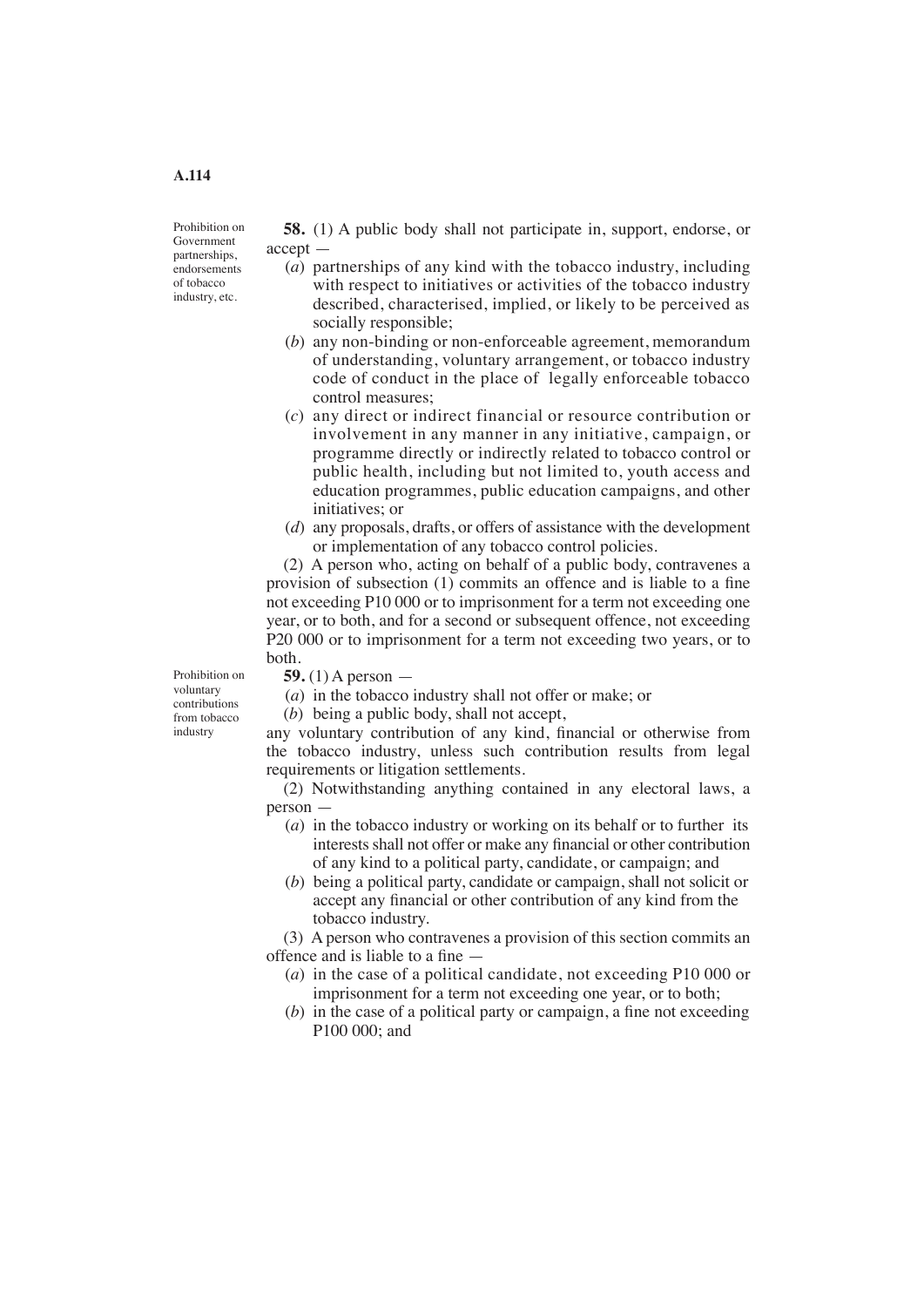(*c*) in the case of any person acting on behalf of the tobacco industry, not exceeding P1 000 000 or to imprisonment for a term not exceeding five years, or to both, and for a second or subsequent offence, not exceeding P2 000 000 or to imprisonment for a term not exceeding 10 years, or to both.

**60.** (1) A public body shall not provide any incentive or privilege to any person to establish or run a tobacco manufacturing, wholesale, or import business, or any incentive or privilege related to any phase of the production or marketing of tobacco products or growing of tobacco.

- (2) The prohibition under subsection (1) includes —
- (*a*) subsidies;
- (*b*) investment incentives;
- (*c*) direct investment or loans;
- (*d*) tax exemptions or reductions or any other favourable tax treatment; and
- (*e*) research and development grants or loans.

#### PART XI — *Inspections and investigations*

**61.** The Minister may appoint any individual or class of individuals as authorised officers to carry out inspections and investigations as necessary and appropriate under this Act, and to recommend an action to be taken against persons found to have violated any provisions of this Act.

**62.** An authorised officer shall, while carrying out his or her official duties, present proof of identity or of appointment if requested by the person being inspected or investigated.

**63.** (1) An authorised officer may —

- (*a*) enter any premises where tobacco is manufactured, sold, transported, received, distributed, packaged, or to have been present during the previous three days, and to enter any public place, work place, public service vehicle, aircraft, train, or other means of transport to conduct inspections or investigations at any time during business or operating hours, or at any other reasonable or necessary time;
- (*b*) examine, open, and test any equipment, tools, materials, packages or anything the authorised officer reasonably believes is used or capable of being used for the manufacture, packaging, labelling, storage, distribution, or advertising or promotion of tobacco products;
- (*c*) examine any operation or process carried out on the premises;
- (*d*) examine and make copies of or from, and seize any books, documents, notes and files, including electronic files, or other records the authorised officer reasonably believes might contain information relevant to determining compliance with this Act;

incentives, etc. to tobacco businesses

Prohibition on

Appointment of authorised officers

Identification of authorised officers

Powers of authorised officers

**A.115**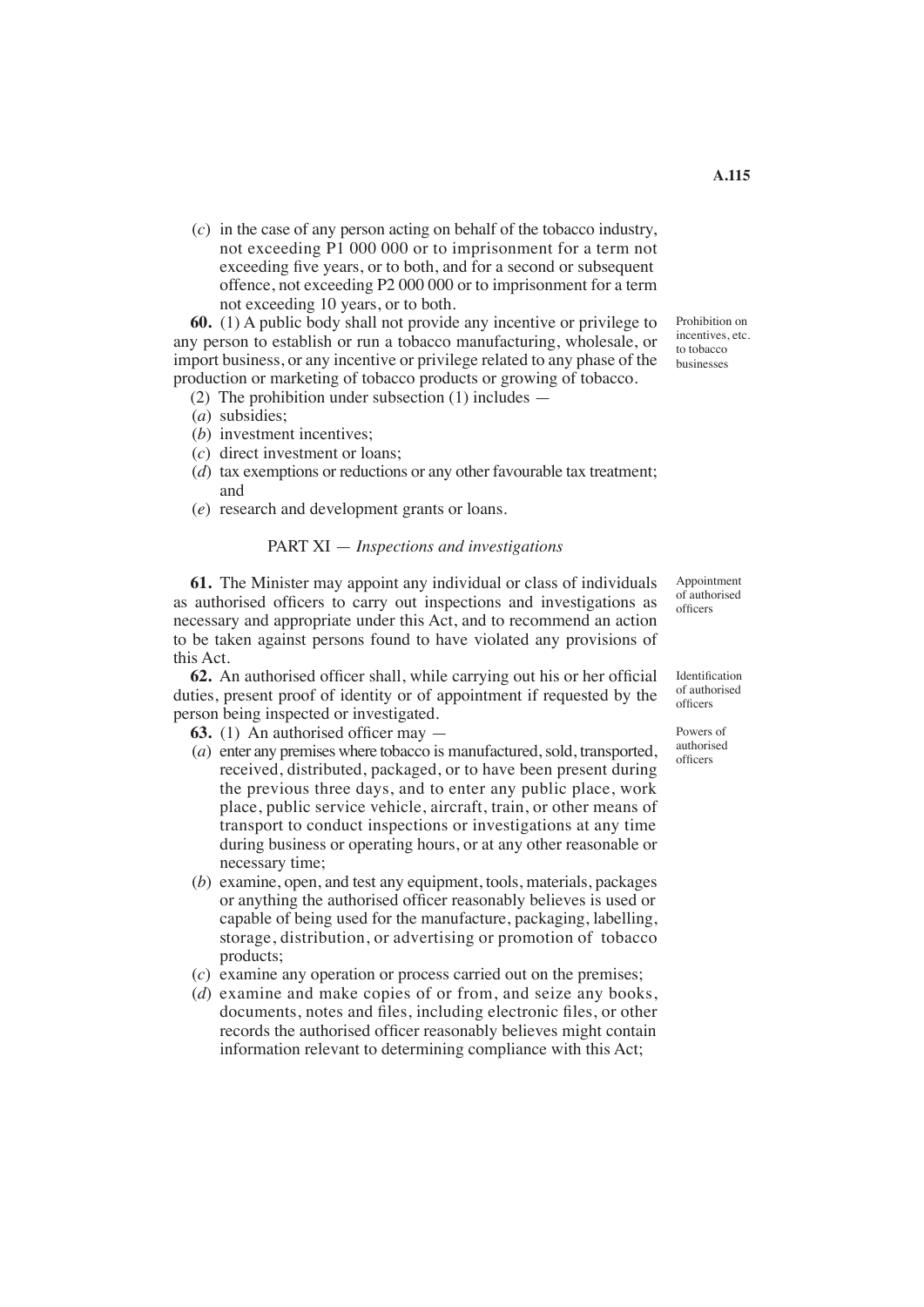- (*e*) interview or question any licensee or other person involved in manufacturing, importing, exporting, transporting, packaging, marketing or distributing tobacco products, any owner of premises, or any person using the premises, and his or her employees, agents, contractors and workers, all of whom shall cooperate fully and truthfully with any inspection or investigation;
- (*f*) take samples of tobacco products or components of products from any place in which they are found;
- (*g*) stop, search, and detain, for a renewable period of 14 days, any vehicle or other means of transport or storage in which the authorised officer reasonably believes provisions of this Act are being contravened, and examine, open, take samples of any tobacco products or product components found; or
- (*h*) seize and detain, or order the storage without removal or alteration of any tobacco product, advertising or promotional material or item, or packaging and labelling material that the authorised officer reasonably believes does not comply with this Act, upon providing the licensee or owner of the tobacco products, or if he or she is not available, any other person on the premises where the tobacco products are located, with written notice of the seizure and detention and the grounds for it.

 (2) Where a tobacco product is seized and detained under this section, the authorised officer shall —

- (*a*) give a written inventory of the tobacco product to the person from whose custody it is seized;
- (*b*) ensure that where the tobacco product, advertising or promotional material or item, or packaging and labelling material, is found to be in compliance with this Act, it is returned to the premises from which it was seized as soon as it is reasonable and practical; or
- (*c*) ensure that where a tobacco product, advertising or promotional material or item, or packaging and labelling material seized and detained under subsection (1) is found not to be in compliance with this Act, it is confiscated and destroyed or subjected to other disposal as may be prescribed.

**64.** Any person who obstructs, interferes with or hinders an authorised officer in the performance of his or her duties under this Act commits an offence and is liable to a fine not exceeding P10 000 or to imprisonment for a term not exceeding one year, or to both.

PART XII — *Offences and penalties*

**65.** (1) Where a person is found guilty of an offence under this Act, the court may impose a fine in addition to any other penalty, equal to the amount of monetary benefit gained by the person as a result of the offence, even if the maximum fine is imposed under another provision.

Obstruction of or interference with authorised officers

General additional sanctions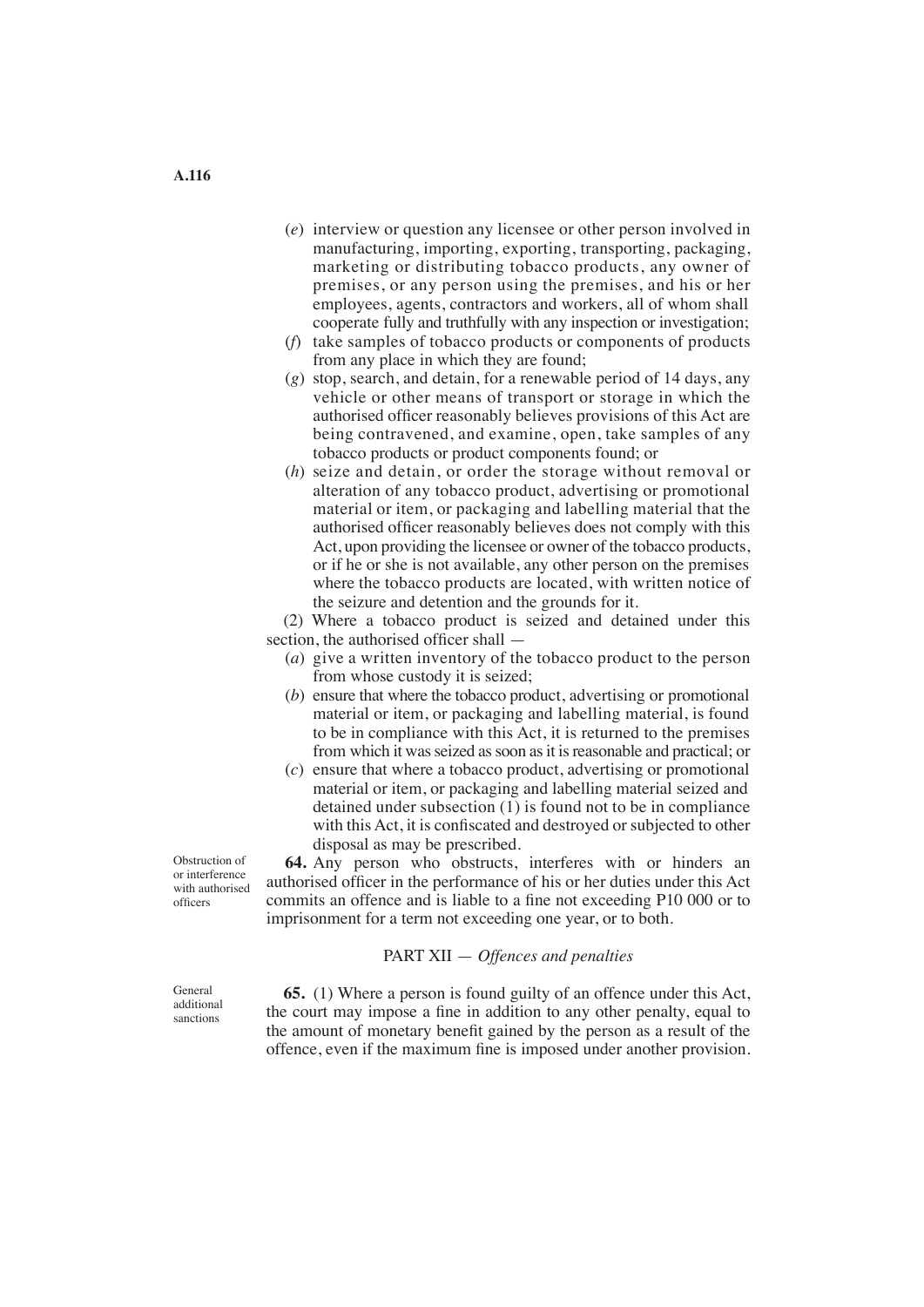(2) Any person who contravenes any requirement under this Act may be ordered to pay the reasonable costs associated with any inspection, investigation, and enforcement action brought about by the non-compliance.

 (3) A corrective action may, in addition to subsections (1) and (2), be ordered by a court, with the cost of the action borne or reimbursed by the offender, including but not limited to —

- (*a*) an order to cease and desist from any conduct that violates any provision of the Act; or
- (*b*) any other corrective action as may be prescribed or as may be ordered by the court.

### PART XIII — *Miscellaneous*

**66.** (1) A person aggrieved by a decision of the Committee regarding — Appeals

- (*a*) its refusal to issue a licence;
- (*b*) its refusal to renew a licence:
- (*c*) its refusal to suspend a licence;
- (*d*) its revocation of a licence; or
- (*e*) anything done or authorised under this Act,

may appeal, in writing, to the Minister, within 30 days of receiving notice of such decision.

- (2) Where a licence is revoked —
- (*a*) the licence shall be deemed to remain in force during the period within which an appeal may be brought under this section; and
- (*b*) after the appeal has been brought, the Minister may suspend the revocation until the determination or abandonment of the appeal.

**67.** (1) The Minister may, by statutory instrument make regulations providing for any matter which under this Act is to be provided for by regulations or is to be prescribed for the better carrying out of the objects and purpose of this Act or to give force or effect to its provisions or for its better administration.

- (2) The Minister may make regulations —
- $(a)$  prescribing information and the manner of reporting that manufacturers and importers shall provide to the Committee and the public about tobacco products and their emissions, including sales data and information on product composition;
- *(b)* prescribing places where tobacco products may not be sold;
- $(c)$  prescribing the location, content and format of any signs required under the Act;
- (*d*) prescribing additional requirements related to tobacco product sales as necessary or appropriate to prevent youth access to tobacco products or to prevent sales methods that violate any provision of this Act;
- (*e*) prescribing additional requirements and prohibitions to protect tobacco control policies from the commercial and other vested interests of the tobacco industry;

Regulations